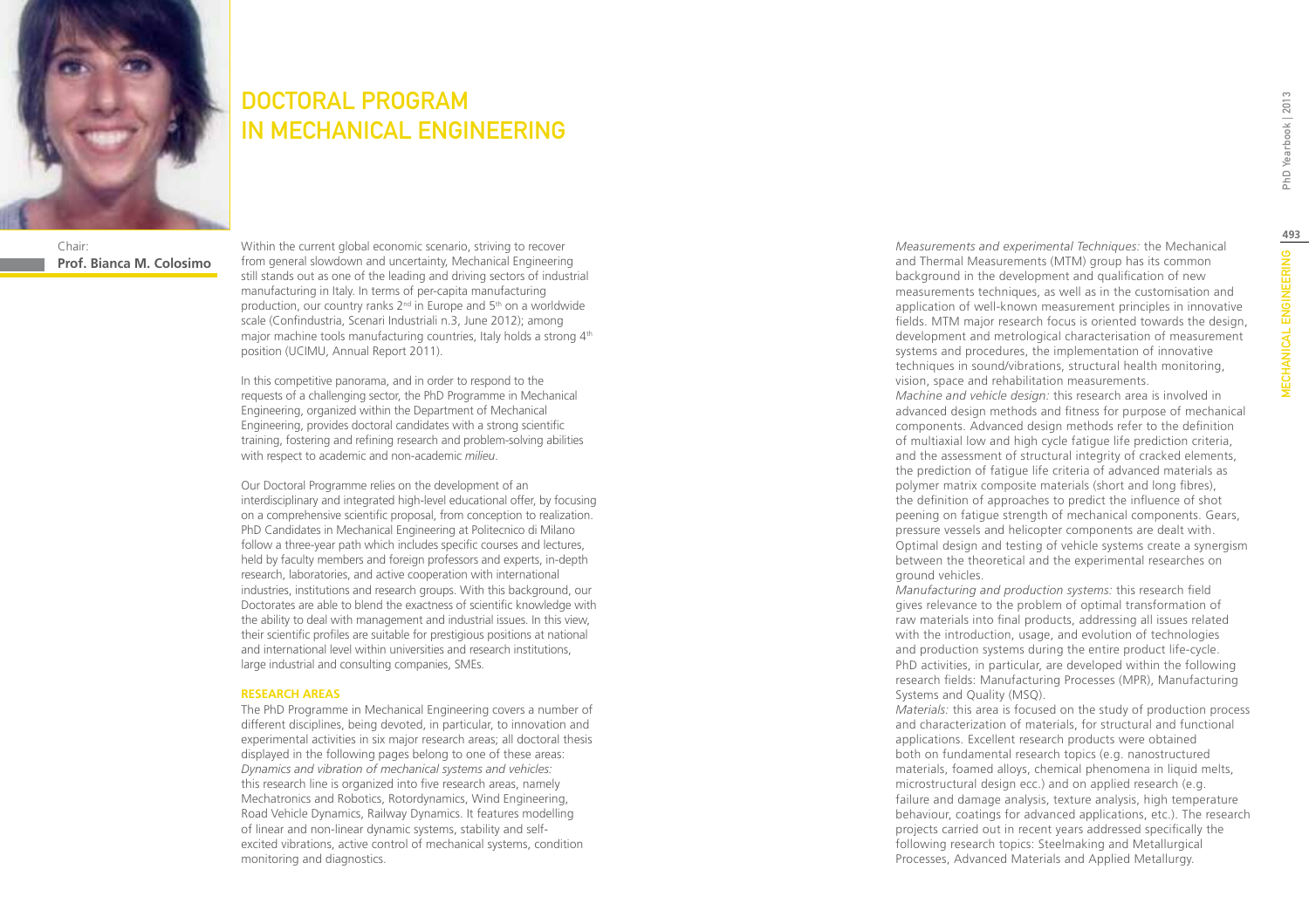*Methods and tools for product design:* two main research topics are addressed in this field: PLM-Product Lifecycle Management, which includes process modelling, engineering knowledge management, product innovation methods, systematic innovation principles and methods, topology optimization systems, and data/process interoperability, and Virtual Prototyping, which includes virtual prototyping for functional and ergonomics product validation, haptic interfaces and interaction, reverse engineering and physicsbased modelling and simulation, emotional engineering.

#### **LABORATORIES**

One of the key elements of our Doctoral Programme is represented by our laboratories; we feature some of the most unique, active and innovative set-ups in Europe: Cable Dynamics, Characterization of Materials, DBA (Dynamic Bench for Railway Axles), Dynamic Testing, Dynamic Vehicle, Gear and Power Transmission, Geometrical Metrology, High-Temperature Behaviour of Materials, La.S.T., Manufacturing System, Material Testing, Mechatronics, MI\_crolab Micro Machining, Microstructural Investigations and Failure Analysis, Outdoor Testing, Physico-Chemical Bulk and Surface Analyses, Power Electronics and Electrical Drives, Process Metallurgy, Reverse Engineering, Robotics, SIP (Structural Integrity and Prognostics), SITEC Laser, Test rig for the Evaluation of Contact Strip Performances, VAL (Vibroacoustics Lab), VB (Vision Bricks Lab), Virtual Prototyping, Water Jet, Wind Tunnel.

#### **INTERNATIONALIZATION**

We foster internationalization by strongly recommending and supporting PhD candidates' mobility abroad, for short-term study and research periods up to 18 months. We promote, draft and activate European and extra-European Joint Degrees, Double PhD Programmes and Joint Doctoral Thesis; our Department is actively involved in EU-based and governmental third-level education agreements such as Erasmus Mundus, Cina Scholarship Council and Brazilian Science Without Borders.

38% of PhD Candidates enrolled in 2012 are foreigners; female presence (Italian and non-Italian) accounts for 23%. Our international network includes some of the highest-level and best-known universities all over the world, such as MIT, University of California at Berkeley, Imperial College, Delft University of Technology, Technical University of Denmark, Pennsylvania State University, University of Bristol, Technische Universität Darmstadt, University of Bristol, University of Sheffield, Fraunhofer Institut LBF Darmstadt, Universidad Politécnica de Madrid, Tokyo Polytechnic University, Universidad de Concepcion, University of Miami, the University of Western Ontario.

|                       | <b>DOCTORAL PROGRAM BOARD</b> |                   |
|-----------------------|-------------------------------|-------------------|
| Bianca Maria Colosimo | Alfredo Cigada                | Michele Monno     |
| Andrea Bernasconi     | Andrea Collina                | Paolo Pennacchi   |
| Stefano Beretta       | Giorgio Colombo               | Barbara Previtali |
| Marco Bocciolone      | Umberto Cugini (Emeritus)     | Ferruccio Resta   |
| Marco Boniardi        | Giorgio Diana (Emeritus)      | Bortolino Saggin  |
| Monica Bordegoni      | Fabio Fossati                 | Quirico Semeraro  |
| Francesco Braghin     | Marco Giglio                  | Tullio Tolio      |
| Stefano Bruni         | Massimiliano Gobbi            | Maurizio Verdani  |
| Gaetano Cascini       | Mario Guagliano               | Roberto Viganò    |
| Federico Casolo       | Carlo Mapelli                 | Alberto Zasso     |
| Federico Cheli        | Gianpiero Mastinu             |                   |

| <b>ADVISORY BOARD</b>                      |                                            |  |  |  |
|--------------------------------------------|--------------------------------------------|--|--|--|
| Mauro Biglia (Off. E. Biglia & C. S.P.A.)  | Lorenzo Folio (Seko Bono Exacta S.P.A.)    |  |  |  |
| Boiocchi Maurizio (Pirelli Tyre S.P.A.)    | Domenico Garito (Ina-Fag)                  |  |  |  |
| Zeno Borsaro (Riello Sistemi S.P.A.)       | Marco Livelli (Jobs S.P.A.)                |  |  |  |
| Daniel Cadet (Alstom Transport)            | Francesco Longanesi Cattani (Prada)        |  |  |  |
| Michele Cantella (Atom S.P.A.)             | Emilio Maestrini (Ferrovie Dello Stato)    |  |  |  |
| Stefano Cattaneo (Ipg Fibertech)           | Massimiliano Mandelli (Sandvik Italia)     |  |  |  |
| Riccardo Cesarini (Brembo S.P.A.)          | Bruno Murari (St Microelectronics)         |  |  |  |
| Paolo Coeli (Centro Ricerche Fiat- C.R.F.) | Oldrich Polach (Bombardier Transportation) |  |  |  |
| Lorella Crippa (A. Agrati S.P.A.)          | Edoardo Rabino (Centro Ricerche Fiat)      |  |  |  |
| Paolo Egalini (Mandelli)                   | Mario Romani (Ansaldobreda)                |  |  |  |
| Marco Fainello (Ferrari GeS)               | Dario Scapaticci (Confindustria)           |  |  |  |
| Francesco Favo (Rfi – Cersifer)            | Francesco Ziprani (Marposs S.P.A.)         |  |  |  |
| Giuseppe Fogliazza (Mcm S.P.A.)            |                                            |  |  |  |

| <b>SCHOLARSHIP SPONSORS</b> |                        |                        |  |  |
|-----------------------------|------------------------|------------------------|--|--|
| Marcegaglia                 | Fondazione Politecnico | Rold Elettronica Srl   |  |  |
| CNR <sup>-</sup>            | Brembo Spa             | La Saes Getters Spa    |  |  |
| $FTS$ Srl                   | Pirelli Spa            | Consorzio Spinner 2013 |  |  |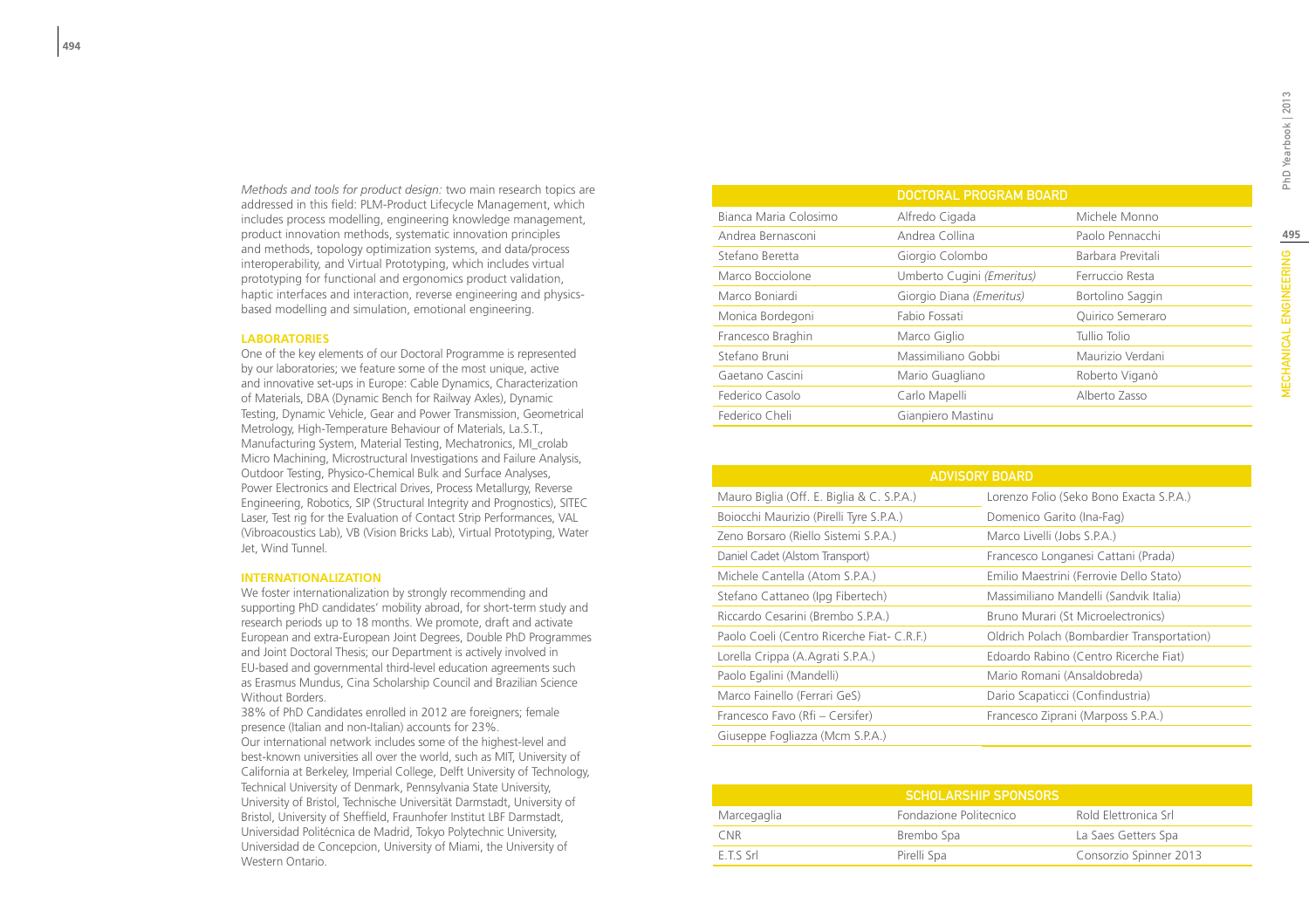### An innovative method for the development of numerical models of hybrid vehicles

#### **Stefano Agostoni -** Supervisor: **Federico Cheli**

The need of an environment friendly mobility is nowadays one of the most relevant pull for the development of the automotive market. All cars and more in general vehicles manufactures are developing new vehicles with improved efficiency, reduced fuel consumption and pollutant emissions. Within such panorama the category of Hybrid Electric Vehicles assumes an always greater relevance because of the improvements they offer and their higher feasibility with respect to other technologies actually not ready to substitute the world wide spread conventional Internal Combustion Engine (ICE) vehicles. Because the largest part of activities and researches about hybrid and/or electric systems are focused on standard passenger cars and mainly on small-mid size car for urban environments, the development of alternative powertrain systems for other vehicles categories actually lies in an earlier state of evolution. The reasons for that are the smaller dimensions of markets with respect to the passenger cars market and the difficulties in achieving a good level of social acceptance, which is fundamental for the spread of the hybrid technology, among the users of different categories of vehicles. It is likely to expect a growth of

number of applications of hybrid The investigation about the technology also to different vehicles categories as soon as the research and development applied to the cars field would lead to an improvement of the actual state of art. The analysis of the actual state of the automotive market, starting from an historical overview about the diffusion of the car, represents a fundamental starting point to allow the comprehension of the great change that the field of the mobility has to face nowadays. The main reasons that actually lead to the need of a mobility panorama less dependent from the fossil fuels actually lay in the forecast of a future "oil depletion" and in an increasing attention to the emission of pollutant gasses from the tailpipe of every vehicle. Different technologies are actually available to reach the target of a more sustainable mobility: Battery Electric Vehicles, Fuel Cell Electric Vehicles and Hybrid Electric Vehicles. From the analysis of pros and cons of each of these technologies, the Hybrid Electric Vehicles appear as the most feasible solution for the transition phase that should lead flexible numerical tools able to from the actual "oil dependent" state of the automotive field to a new condition in which the electricity will be used to power almost all the vehicles.

actual state of art of Hybrid Electric Vehicles shows different possible layouts of the powertrain. In fact hybrid vehicles can be designed following the series layout (in which the ICE is used only to provide the energy to the electric driveline that moves the vehicle), the parallel layout (in which both the ICE and the Electric Motor can be used to directly power the vehicle's wheels) and more complex layouts (defined as the combination of series and parallel layouts). Besides specific technical aspects that can lead to consider one layout better than others in terms of performances and/or efficiency, the concept of social acceptance of this new technology has to be taken into account to define the most appealing solution of the final customer. The actual panorama of scientific research about hybrid technology shows how the most of the activities are actually focused on the vehicles belonging to the class of small passenger cars to be used mainly in urban environments. From this consideration and from the observation of the lack of simulate the behavior of any kind of vehicle powered by any kind of powertrain, come the innovative features proposed by the present activity.

Because of the need to develop a robust method that can be adopted potentially by every vehicle manufactures regardless the kind of vehicle they produce, a modular modeling approach as flexible as possible has been developed. In order to apply this modeling technique the numerical model of every single component of the vehicle (from the driver model, to the gearbox, the battery, etc.) has been developed. In particular the structure chosen for every single model has been designed in order to assure the highest possible flexibility. The flexibility of this approach has been highlighted assembling the numerical models of the single components and creating the numerical model of five complete vehicles belonging to four novel categories different from standard passenger cars for which the hybrid technology still need to be further developed. The considered vehicles are: a Hybrid Electric Commercial Vehicle similar to the vehicles used to deliver goods within urban areas, a Hybrid Electric Sport Car for which the hybrid powertrain has been designed to improve the vehicle's performances, two Hybrid Scooters with different powertrain layouts (Series and Parallel) and finally a Hybrid Electric Heavy-Duty Truck of the type used in building fields. The development of such models is used to show the advantages achievable by the usage of the innovative proposed modeling approach. For each single modeled vehicle the corresponding numerical model has been validated on the basis of available experimental data and finally analyzed to find

out the benefits achieved by the designed hybrid powertrain. In particular for each different developed model specific operating strategies have been developed according to the operating mission of every vehicle, and the benefits derived from the usage of a hybrid powertrain have been evaluated by numerically calculate the improvements in terms of fuel consumption and/or performances according to the specific requirements of every vehicle's category. Considering the most relevant and common needs demonstrated by the hybrid vehicle manufacturers involved in any step of the present activity, a specific procedure to better investigate the benefits achievable with the usage of the hybrid powertrain and to find their optimal layout. In particular the developed method is based on three main steps: firstly the sensitivity analysis of the developed model of hybrid vehicle is conducted. A specified set of parameters are continuously changed, thanks to the application of the *Latin Hypercube Sampling* algorithm, at any simulation and for each of these simulations one or more objective functions are evaluated. From the analysis of the obtained results according to the *Spearman rank's* method, the sensitivity of the considered objective function with respect to every single parameter can be evaluated. Secondly the numerical models are optimized through the application of the *Genetic algorithm* exploiting the results of the previously performed sensitivity analysis and the same objective function already introduced. Finally

the benefits provided by the optimized hybrid powertrain can be evaluated. Such evaluation is performed following the specific procedure proposed by actual international standards for the calculation of the vehicles fuel consumption. The results provided by this last step of the procedure will be directly comparable with any other similar quantity calculated according to the same standard.

Yearbook | 2013

PhD)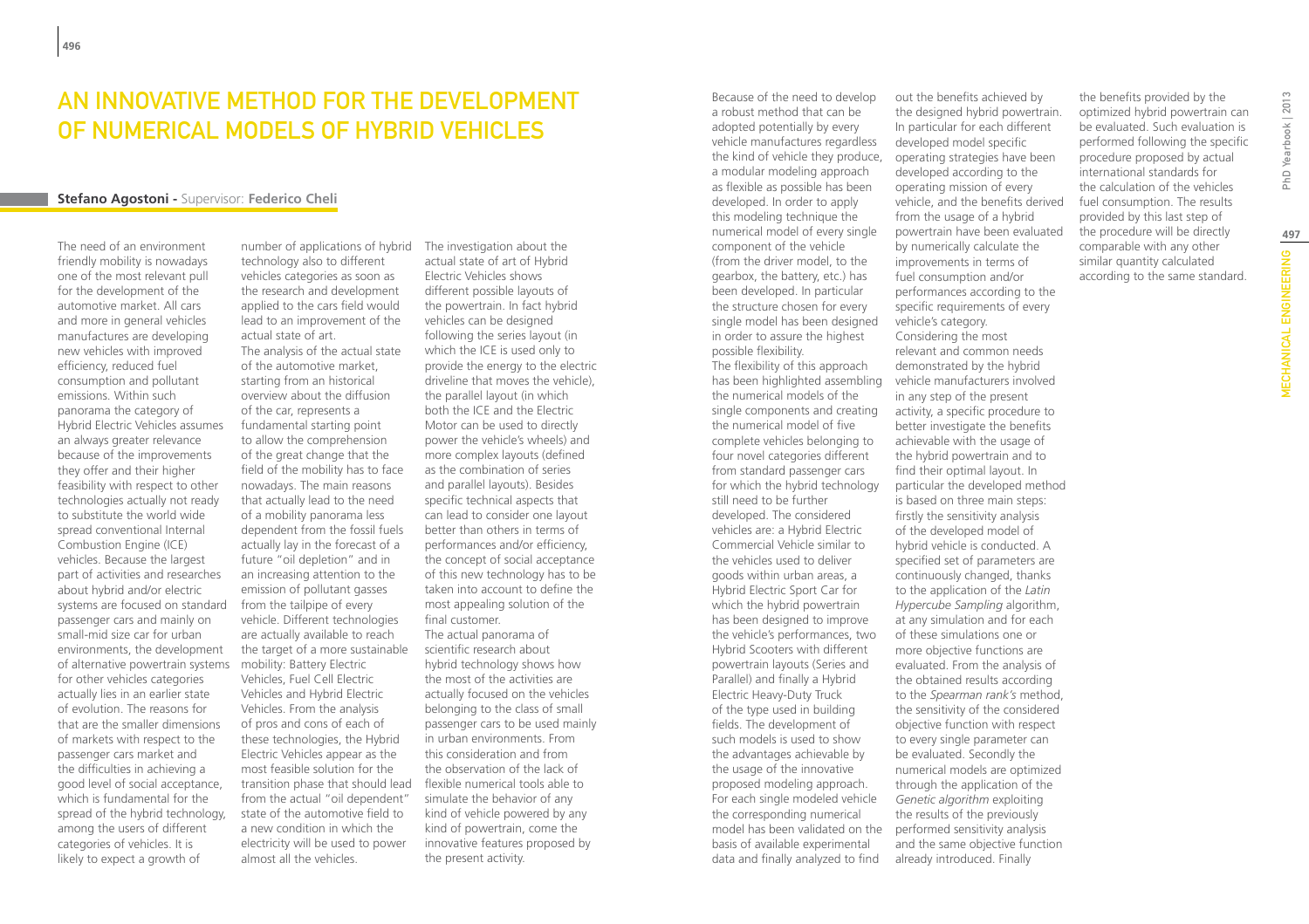### Reliability of structural components under variable amplitude high cycle **FATIGUE**

#### **Alessandra Altamura -** Supervisors: **Stefano Beretta, Daniel Straubi**

High cycle fatigue refers to the application of more than 103 loading cycles to a structure or to a component. Nucleation and growth of cracks from the free surface or from preexisting imperfections may be a consequence of the application of cyclic stresses, which usually have a variable amplitude. An optimized design can be obtained changing over from a safe-life approach to a damage tolerant approach, which ensures a damage without failure during the components' life.

Three key inputs are required: a fatigue crack growth model, a variable amplitude loading model, a reliability evaluation method.

In this thesis a comprehensive model to describe the fatigue crack growth curves and the fatigue threshold for different stress ratio, accounting also for the stochasticity of the crack growth phenomenon, is successfully implemented on the base of experimental tests and verified with full scale tests as well as with a commercial software. The behavior of the experimental fatigue crack growth curves suggests that the stochasticity of the crack growth is mainly controlled by the variation of the threshold, since the threshold variation creates a fanning effect which

reproduces the experimental observations. Therefore the stochasticity of the fatigue crack growth can be described simply with only one random variable, the fatigue threshold. A random variable description of the threshold combined with a proper model for its dependence histories representing different on the stress ratio, allows an exhaustive description of the fatigue crack growth behavior. The dependence of the fatigue threshold on the stress ratio can be well fitted using the Nasgro model and considering the cyclic with constant amplitude and yield strength of the material. This approach permits to describe the experimental data related to fatigue threshold of small and long cracks. The use the statistical assessment and reduces the approximation in the length 20 cycles, superimposed models.

In previous studies concerning fatique reliability, the stress is assumed constant or deterministic block sequences are adopted. These sequences are however often not representative of the real service load to which the structure is subjected. In this work in-service stress measurements are used to produce two types of stress sequences. A Markov random processes model of the load is adopted and an innovative method to generate random stress sequences and simulate

different service conditions is proposed and applied to the case studied. With this model, the dependence structure is characterized solely by the correlation length. Varying the correlation length of the load permits generating various stress mission types.

of one random variable simplifies Figure 1 shows an approximated For the purposes of fatigue crack growth evaluation, it is computationally advantageous to approximate the random load sequence by blocks of cycles stress ratio. Such blocks can be defined from the original fatigue load process by dividing the sequence of cycles into blocks of a finite number of cycles. load sequence built as blocks of on the original random load sequence. The value of stress amplitude at each block is equal to the mid-point value of the original random process at each block and the stress ratio is assumed constant. The reliability estimation is implemented with the traditional Monte Carlo method, as well as with the Subset simulation method. Additionally a mean approximation (the expected value of the fatigue crack growth rate in respect to the stress process is considered) and a random variable approach for the stress are combined with

first order reliability method to explore approximated solutions with faster computational time. Numerical investigations related to the case study of tubular parts loaded with internal pressure carrying initial semi-elliptical surface flaws are presented in this work. They are used to investigate which factors have the most significant influence in the reliability evaluation, how these factors affect the reliability and when approximated approaches can be applied. Results show that the initial flaws depth and the stress model have limited correlation, the are the factors which exert the most significant influence on the reliability evaluation when variable amplitude fatigue loading are applied.

Figure 2 shows the probability of failure as a function of the correlation length of the stress process. The probability of failure varies by several orders of magnitude and reaches the maximum value when it is of the depending on the model same order of magnitude as the stress process! Simplified conservative approaches, which assume a fixed initial flaw depth or which do not properly take into account the fatigue crack growth under variable amplitude behavior is expected in many stress, may lead to an erroneous estimation of the probability of failure. For stress range processes that are ergodic and



#### **1. Approximated stress range sequences built as blocks of 20 cycles, superimposed on the original random sequences**

mean approximation of the stress is suitable; for constant stress ranges, the random variable model is applicable; in all other cases, the load block model in combination with the subset simulation provides a practical tool for assessing the reliability.The numerical investigations show also that the failure criteria may exert an influence on the reliability adopted for the stress. For the specific case study investigated in this work, unstable crack growth, as represented by the crack driving force failure criteria, has only a limited effect on the reliability. A similar structures subject to high-cycle fatigue. It is therefore recommended to

accurately define the distribution

#### **2. Probability of failure pF versus correlation length z of the stress range process: experimental data and trend**

 $\frac{1}{10}$ 

of the initial flaws depth, as well as the distribution and the correlation of the stress. The possibility to apply any approximation should be accurately evaluated, based on experimental evidence and designers should be aware of the error to which the adopted approximation can lead in terms of reliability estimation.

w

PhD Yearbook | 2013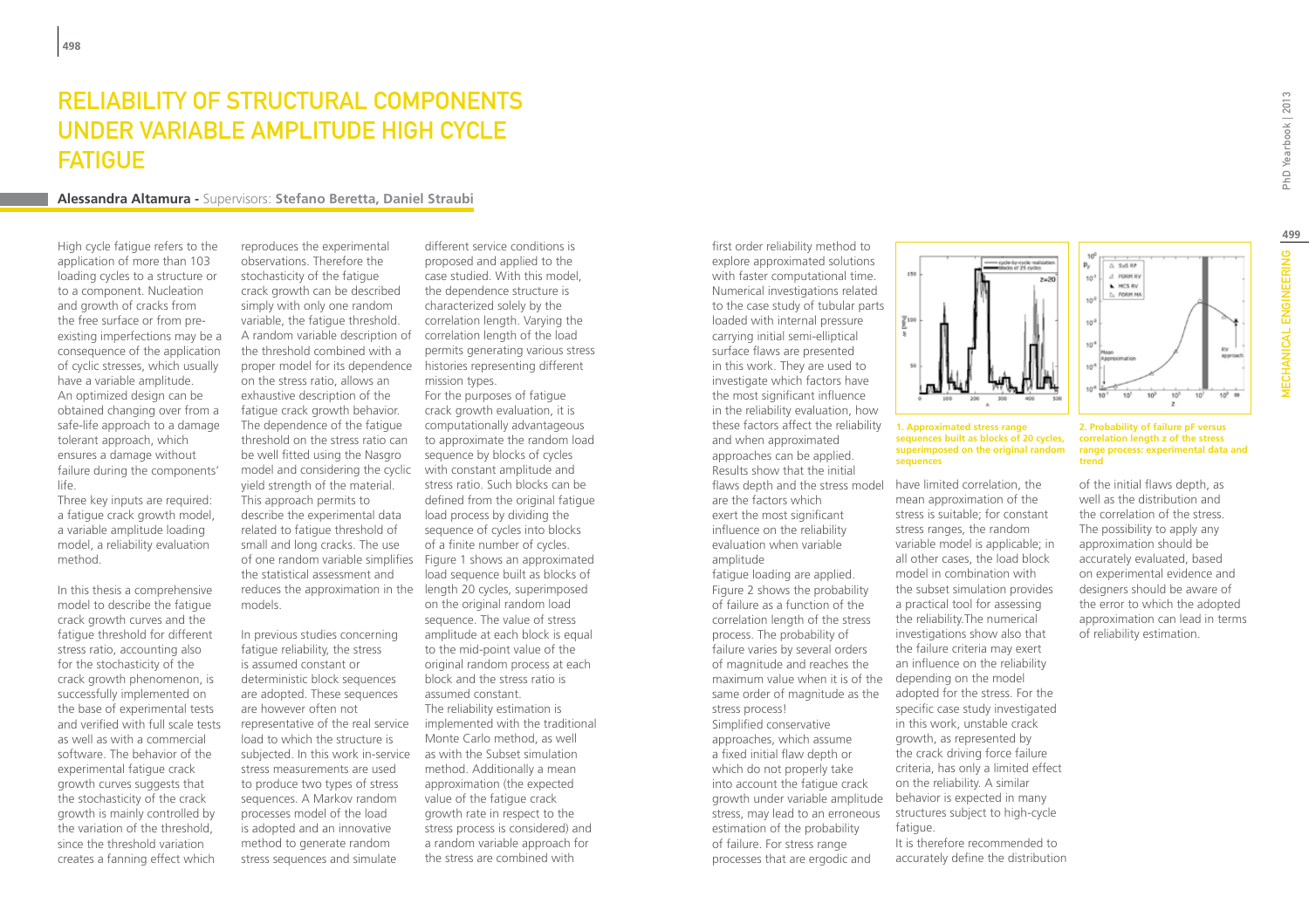### ACTIVE STEERING SYSTEM FOR TRAMCAR BOGIES

#### **Andrea Natale Barbera -** Supervisor: **Roberto Corradi**

The dynamic behaviour of modern articulated tramcars significantly differs from that of traditional rail vehicles, due to both tramcar and tramway characteristics. In particular, when negotiating the tight curves typical of urban networks, as a consequence of the counter-steering torque associated with the opposite lateral creep forces on the front and the rear axle (see  $F<sub>x</sub>$  and F in Figure 1), tramcar bogies are forced to run with both the front outer wheel and the rear inner wheel in flange contact condition. In this situation, the lateral contact forces on the flanging wheels (see  $F_{\mu}$  and  $F_{\mu}$ ) in Figure 1) balance the countersteering torque of the creep forces, thus keeping the bogie on the track. Depending on the geometry of the wheel and rail profiles in their actual worn conditions and, as an effect of the deformability of the resilient wheels (if present), flange back contact on the inner side of the rail groove may even occur on the front inner wheel and the rear outer wheel. The running gear curving dynamics will then result in complex distributions of the normal and tangential contact forces on the different coexisting contact patches on each wheel and, in some cases, may lead to high squeal noise levels and to severe wear of both wheel and rail.

Improving bogie curving performance requires the reduction of the contact forces and the even distribution of the lateral forces on the four wheels. Thus, in order to enhance the curving behaviour of conventional tram running gears, the wheelset angle of attack with respect to the track should be remarkably decreased. However, when dealing with such sharp curves as in tramways, the only effective way to make this relative yaw angle tend to zero is that of implementing active steering bogies. Therefore in this thesis an active steering system for a tramcar bogie is developed, which is based on an articulated bogie equipped with an actuator that is used to control the relative rotation between the front and the rear axle (see Figure 2). The goal of of the actively steered bogies over the traditional ones and to demonstrate the feasibility of the proposed active steering system.

The thesis focused on the fundamental aspects included in the task of designing an active steering system, in order to allow the development of an active steering bogie prototype as a conclusion of the entire work. In detail, the state of the art in terms of bogie steering

this work is to show the benefits Convenient design should aim at mechanisms was addressed, considering either passive and active solutions. While passive solutions showed a limited effectiveness to enhance the dynamic behaviour of the vehicle, many options being the result of a trade-off between curving performance and vehicle stability, active solutions represented a promising option to improve bogie curving performance, especially for the tight curves typical of urban tramways. Within the possible alternatives, an articulated bogie was proposed, equipped with an active steering system to vary the relative yaw angle between the wheelsets. Reference was made to an articulated low-floor tramcar, whose main characteristics generally represent the common configuration of many modern urban rail vehicles. keeping the system complexity to a minimum, hence numerical simulation might be the proper design tool, which allows efficient estimation of achievable curving performance and provides significant information on control and actuation system requirements. Thus, in this thesis, a multibody model was adopted, which was developed to accurately reproduce the dynamic behaviour of a tramcar vehicle. By means of multibody simulation, curving performance

of the proposed active steering bogie was assessed, as well as a feed-back control strategy was designed and tested for several curving scenarios, investigating curve radius and running speed effects on the achievable curving performance. Track irregularity effect and a possible active steering system failure were also taken into account in the simulations. The numerical model outlined the benefits introduced by the active steering bogie over the conventional rigid-frame running gears, while showing the feasibility and the reliability of the solution under investigation. A significant decrease of the contact forces was obtained, thus a consequent reduction of the wheel/rail wear is expected.

Finally, the actual stage of development of a prototype of the proposed active steering bogie was illustrated. The prototype final architecture was presented, as well as the final configuration of the active steering system, whose component technical specifications were provided. Since at the actual stage of research the bogie prototype frame is not yet available, the future developments of this work will involve the execution of both lab-tests and line tests of the active steering bogie, to experimentally confirm the expected improved curving



**1. Tight curve negotiation of a tramcar bogie: lateral creep forces (F<sub>c</sub> and F<sub>c</sub>) on** the front and rear axle and flange lateral contact forces (F<sub>n</sub> and F<sub>n</sub>) on the front **outer and rear inner wheel.**



**2. 3-D model of the active steering bogie prototype**

performance. Further than demonstrating the achievable benefits in terms of wear and noise reduction, the line test campaign should also highlight the feasibility of the developed active steering solution. The current architecture of the bogie prototype might be reviewed according to standard operation functional and structural requirements, as well as because PhD Yearbook | 2013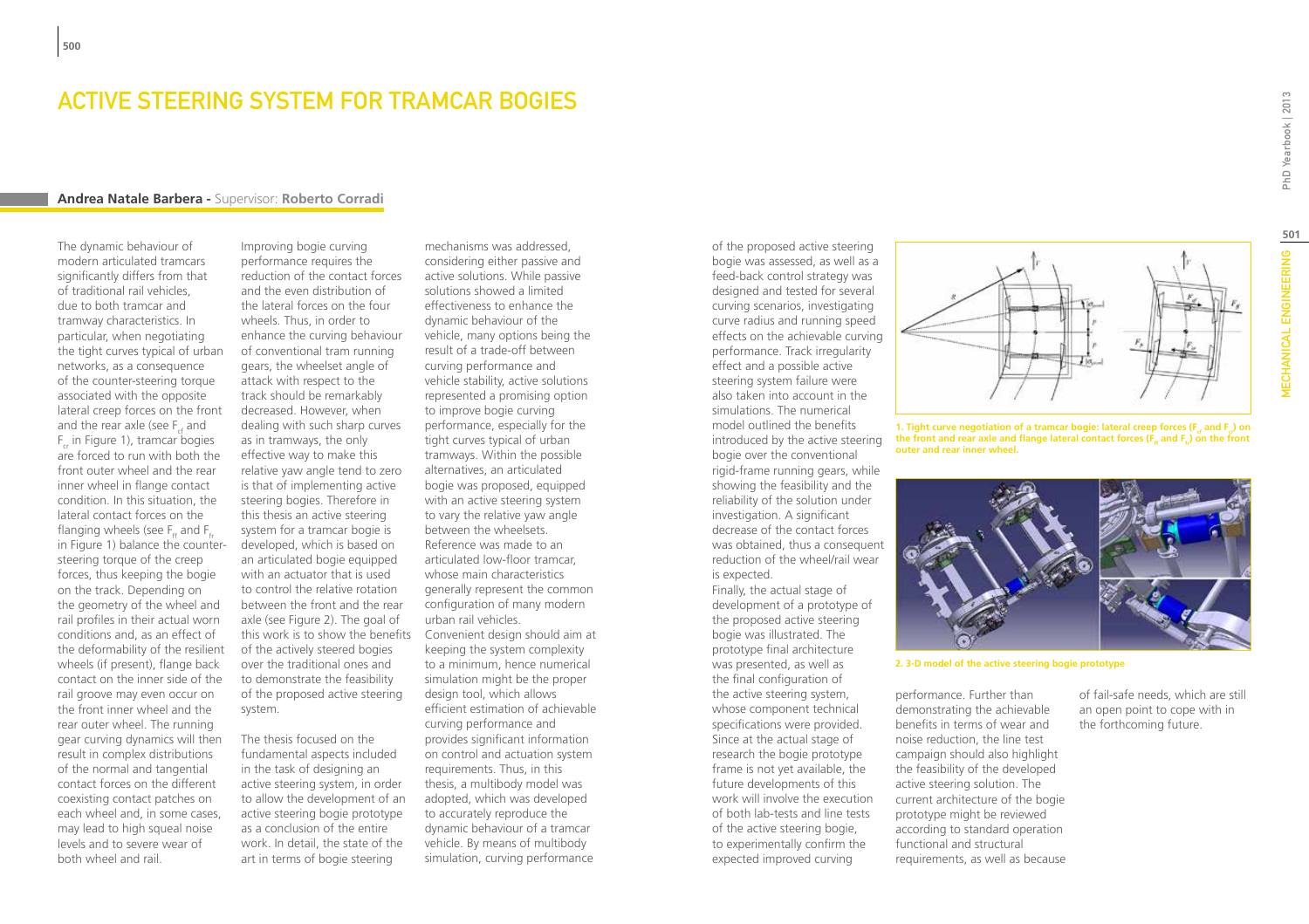# A virtual automated process to aid Abdominal Aorta Aneurysm diagnosis and treatment

#### **Simone Bartesaghi -** Supervisor: **Giorgio Colombo**

The use of computational tools applied to blood flow in human arteries has increasingly more grown. Nowadays, such tools provide detailed and trustable information on hemodynamic quantities so that researchers are able to investigate a large number of problems, which have been hardly faceable with traditional engineering flow measurement techniques. On the one hand, during the '80s, a powerful innovative tool to study hemodynamic quantities and indices appeared: the Computational Fluid Dynamics (CFD). On the other hand, the traditional tools - such as magnetic resonance imaging (MRI), Doppler ultrasound and X-ray cine-angiography - keep on being used and allow the investigation in vivo of the blood flow dynamics as well as the highlighting of the differences among hemodynamic quantities between different subjects. In the last few years several academic works have tested different simulation tools in order to understand the cause behind the rupture of aneurysms. However, these tools have no actual or limited impact on patients' treatment. Due to this, the present work aims at developing a rule-based virtual automated process to aid Abdominal Aorta Aneurysm (AAA) diagnosis, which is useful in consequent treatment.

Thanks to new imaging techniques, it is possible to perform the computations on realistic geometries and on real blood flow conditions. In this way, CFD fully 3D models are decisively improved. Today the CFD approach improves the efficiency of the studies related to local hemodynamic in the biomechanics processes of the vascular bed and allows to test and to validate clinical and surgical procedures. State of the Art tools have been developed to perform patient specific CFD, but usually these tools are not used extensively because of some limitations: lack of CFD experts inside clinics, simulations done outside clinics; CFD simulations done with State of the Art manual approach; high costs/time because of the non automatic approach. It is easy to understand that clinics need an automatic process to avoid employing CFD experts. On the contrary, CFD in embedded approach can be a direct process from medical imaging to risk indicators, has an automatic workflow, which begins immediately with the CT scan, and is less expensive/time consuming. To do that, it is necessary to define certain features, like geometry (anatomy), CFD modelling, computing, visualization and reporting. CFD and traditional tools have been then integrated.

As a result, it has been possible to perform CFD analysis based on medical imaging and flow data. Compared to traditional tools, CFD methods show more advantages. First of all, they are less expensive, give detailed representations of the velocity vector and pressure fields, allow easier parametric studies based on geometric or flow quantities and above all they are more ethic since they are not performed on patients. The Computational Fluid Dynamics (CFD) is here the main tool employed to support the decision making process and the final therapy. So, CFD modelling is the main part of the entire workflow, which starts from medical images (DICOM) and ends with the 3D visualization of AAA rupture risk. The automatic workflow for risk evaluation in the AAA disease is entirely based on the domain knowledge. Figure 1 shows the workflow implemented in this thesis. Every task is performed by using automatic procedures. To accomplish these tasks, embedded algorithms are designed to create a link between every part of the workflow; in particular, embedded algorithms work based on rules, information and procedures which are extracted from a detailed systematic analysis of each phase of the workflow; methods and

protocols have been designed and developed in order to reach the accuracy required. For CFD simulations, CAD anatomy reconstruction of the AAA is required. To the purpose, the DICOM data is read, properly segmented and exported to obtain the CFD-ready CAD model. The entire process employs knowledge-based rules. Concerning the next step of CFD simulation, the latter are necessary to implement a correct physics and numerical setup, too. In particular, the mesh study considers a simplified geometric model of arteries and the aneurysm, and analyses 2D and 3D grid topology, the effects indicate possible development of grid refinement, the presence of prismatic boundary layer and the fluid viscosity, eventually. Moreover, it will be considered the influence of fully developed boundary conditions by using a commercial finite volume code. The above-mentioned rules are extracted from the analysis of the influence of the time step size, the number of inner iterations per time step, typology Findings, application and of numerical schemes and fluid rheology. The post-processing and its visualization make numerical data presentable in a portable format, which is easily understandable, since it allows an immediate visual analysis of the velocity gradients, pressure and WSS, as well as characteristic variables which



**1. Automatic workflow for risk evaluation in Abdominal Aorta Aneurysm (AAA).**

of local vortices and helical flows. An automated procedure is able to perform the time integration of transient CFD data, compute hemodynamic indices and generate relative the 3D render visualization. Besides, an overview and further development of this workflow in HPC and cloud computing environment are presented. validation on real patient specific case show the feasibility of the entire workflow in an embedded mode. Rules extracted from the research activity are at the base of the embedded algorithms that drive the entire workflow from DICOM PACS to 3D visualization. The importance of the research is to define a strategy to

automate the process in order to reach an integration between traditional clinical diagnostics tools (imaging) and modern Computer Aided Engineering (CAE) based tools, in this case CFD tools. The latter is the innovative feature of the research. In other words, the integration of medical imaging, geometric modelling, CFD simulations and domain knowledge can be useful to support the making decision process related to medical diagnosis and to aid AAA diagnosis and treatments. As far as the methodological approach concerns, State of the Art tools and methods have been validated and integrated to work in an embedded process.

**503**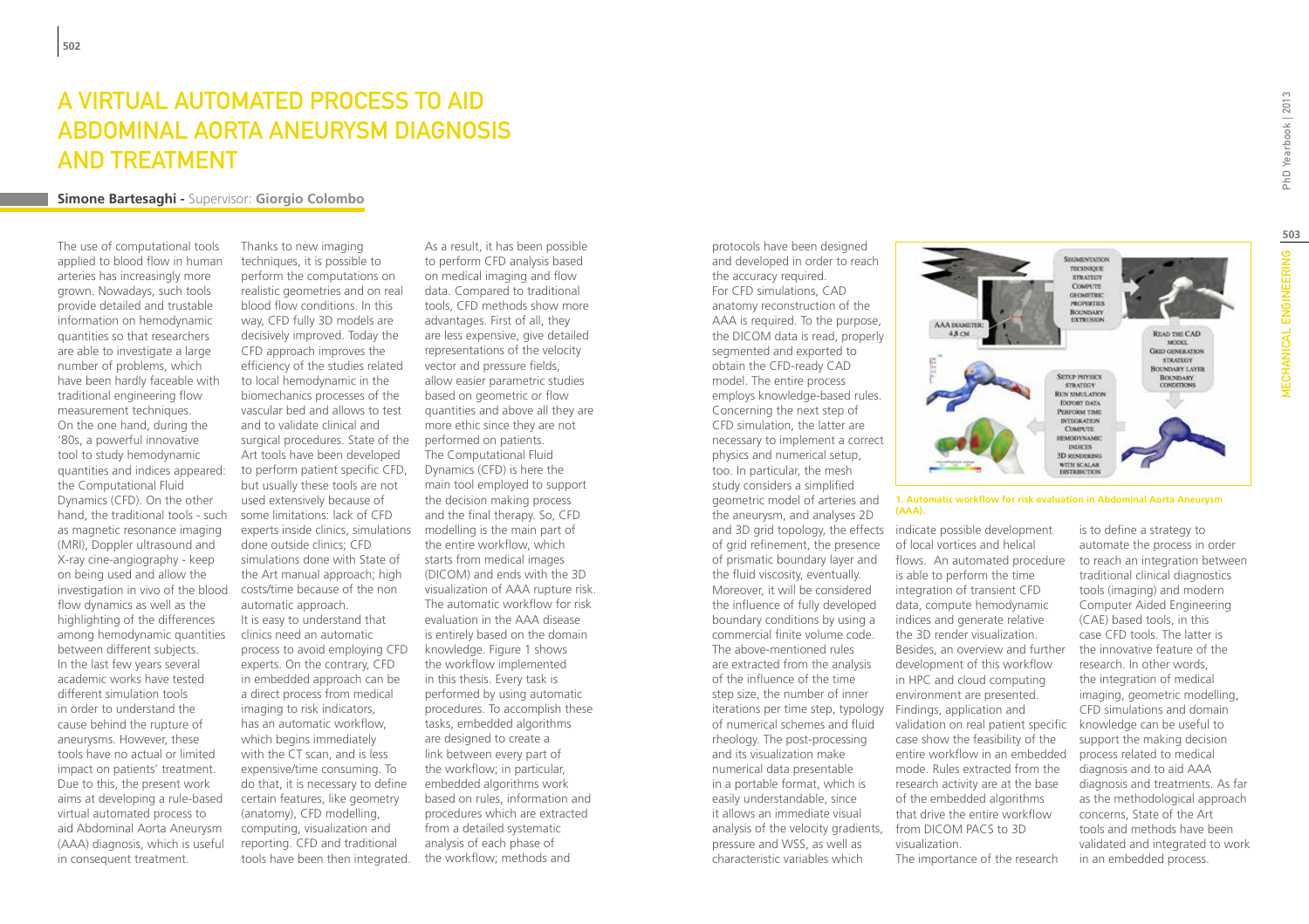### Requirements Identification and Characterization in Innovation Processes

#### **Niccolò Becattini -** Supervisor: **Gaetano Cascini**

The thesis presents a research aimed at identifying new instruments capable to support the engineering design processes by pointing out objectives and requirements to be satisfied by a design proposal, which has to address the emergence of needs from both the industry and the market. This issue is of greater importance in all the circumstances where industries have to face the challenge of competition by innovating their products, processes or services. In this perspective, systematic design methods have emerged as the best alternative to steer the design process with effectiveness and efficiency, thus stopping to miss opportunities that, without the appropriate definition of objectives, will not be taken nor even recognized. Such methods reduce the risks due to wrong choices dramatically impacting on investments and revenues and compromising competitiveness. Knowledge plays a paramount role in the definition of such objectives: means to externalize it from the individual sphere (tacit) to the external world, where it has to be discussed and used and also shared for future reuse (explicit), have a strategic relevance in supporting the design processes. Existing tools to support the definition of objectives and requirements during the

engineering design process are effective in a wide range of cases. However, they are characterized by an apparent contradiction: the ones that support the definition of a wide number of requirements are mostly suited for specific fields of technology (e.g.: standards and checklists) and show lacks in terms of their flexible use in different industrial contexts. On the other hand, methods capable to answer to the exigencies of different domains of technique are mostly tailored to address the satisfaction of an overall objective at a time (e.g.: Design for X guidelines). The research activity, therefore, has been carried out with the objective of overcoming such dichotomous situation. The author has developed a new set of criteria, having a higher level of abstraction, for the definition of requirements and objectives (Figure 1). They can be contextualized according to diverse situations, thus addressing multiple objectives in a wide range of different applications.

The criteria are organized according to the main drivers suggested by the TRIZ (Russian acronym for Theory of Inventive Problem Solving) theory about the evolution of technical systems: improvement of performances, reduction of side effects and resources

#### consumptions.

The effectiveness and the validity of these criteria has been tested on several test cases concerning both products and industrial processes through experiments tailored to verify specific objectives both in a qualitative and quantitative way. In more details, fourteen different manufacturing technologies have been examined along three different process applications with industrial partners in the field of household appliances and fluid-bed technologies. The investigation has been also carried out on the definition of requirements for products of different complexity, demonstrating that the criteria dramatically shift the capabilities of individuals in producing more accurate and complete design specifications. Moreover, a further investigation qualitatively explored the capability of the criteria to describe also the needs of customers, through an ex-post characterization of a set of newly appeared product/service requirements as mentioned in scientific and business literature. The new proposal of criteria for supporting the definition and the characterization of requirements to populate the design specification achieves the objective to be *flexibly* used in different context concerning the development and the innovation

The criteria achieve the objective of producing a design specification capable of exploring the range of potential alternatives at the maximum extent (*completeness*), without neglecting relevant aspects and noting useless ones (*conciseness*). They support considering the collected requirements just once, without introducing ambiguities that could be misleading for driving the design process (*nonredundancy*). Moreover their use make it possible to build a design specification according to which the different design proposal can be depicted with reference to their capability to generate satisfaction or dissatisfaction according to the objectives (*validity*). Moreover, the criteria satisfy the goal of producing the above results with good *repeatability*, thus releasing from the individual capabilities in externalizing the owned knowledge. Potential improvements concern the *ease of use*, in terms of releasing from the need of carrying out analysis with a facilitator. At last, for achieving the purpose of easing the use of the criteria, an algorithm to be embedded into a dialoguebased computer interface for supporting the analysis of inventive problems has been developed. It aims at depicting the design space and pointing out non-mutually compatible requirements from which starting the conceptual stages of design. Such an algorithm has been developed in the diverse can be carried out, according to the concepts highlighted by the

of both products and processes.

criteria. Tests for validation aim at pointing out the capability of the developed algorithm in supporting the identification of conflicting requirements, as well as in defining the design space so as to support the retrieval of information and knowledge from explicit sources, such as

emerged within the first testing session. It includes a new block aimed at widening the boundaries of exploration and providing shortcuts for the investigation of trivial solutions that were not immediately evident at the beginning of the analysis. Satisfactory results





paths through which the analysis of the algorithm (8 logical blocks patents, books and whatever codified and retrievable through the world wide web. The first step of development has defined the overall structure of the algorithm (7 logical blocks and about 150 questioning nodes), also in terms of variables to be investigated and elicited from experts' knowledge, opportunities for their reuse as well as connections among nodes and concepts. Test produced satisfactory results in terms of support to the problem analysis, even if presenting some lacks in terms of adequate exploration of the design space. The second release and more than 200 questioning nodes), addresses the limitations

have been obtained with both the versions of the algorithm, showing room for extending this kind of computer-aided support also to the synthesis of solution concepts.

Such a research has an impact in both the structuring of more robust design methods and in extending the support of computer-aided systems to the first phases of the development cycles in innovation contexts.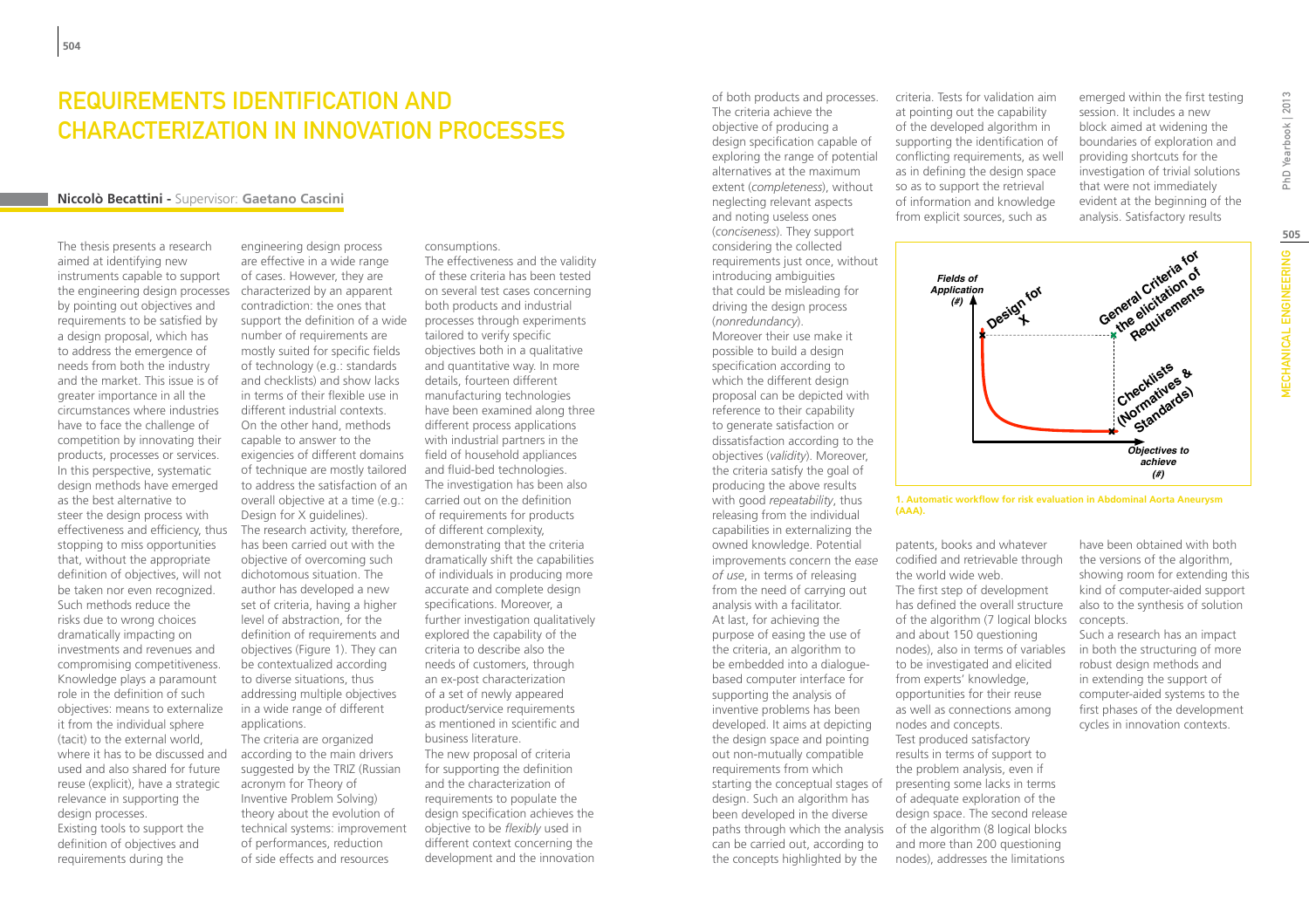### TOOLS FOR THE AUTOMATED CONDITION MONITORING OF ROTATING MACHINERY

#### **Pietro Borghesani -** Supervisor: **Paolo Pennacchi**

Many mechanical systems are required to operate reliably on various conditions and for long periods. Maintenance is therefore a key issue, not only in case of safety concerns, but also from an economical point of view: breakdowns of the machinery often involve high losses in term of production stoppage, repairing and replacing costs, penalties for late supply/operation.

The developments in electronics and computer science provided maintenance planners with a new opportunity for the design of a new maintenance strategy, the *condition based maintenance* (CBM). In the last decades sensors and digital signal processors have become so cheap that their cost is often negligible when compared to the still expensive mechanical devices and the costs related to breakdowns and operation/ production delay in an increasingly demanding business world (e.g. strict environmental and safety regulations, just-intime operational strategies). CBM exploits sensors and signal processors to obtain an assessment of the status of the components, in order to give timely indications for the most economically efficient substitution of the components. Its main aim is to avoid unnecessary maintenance tasks by taking actions only when

there is evidence of abnormal behaviours of a component of the mechanical system (e.g. motors, transmissions, bearings, shafts).

The first steps in the field of monitoring of machines were taken where safety issues were crucial; a traditional application is in the field of large turbo-machineries in the power generation sector. In such applications, the automatic signal processing procedures were very simple, usually monitoring energy levels (i.e. vibration r.m.s.) and comparing them with levels provided by ISO standards. Any other more sophisticated analysis, being even a simple vibration spectrum, has been generally outsourced to experts, called only in case of alarm. The expert reader would look in the spectral indicators for typical symptoms of damage, in this case mostly due to shaft imbalances, misalignments, foundation resonances or shaft critical speeds, hydrodynamic instabilities.

Therefore in these systems monitoring strategy is split in two parts: a first automated assessment operated in time domain on very simple indicators, and a second root cause analysis operated manually in frequency domain. The last phase consists, almost in every case, in the search for specific

damage symptomatic peaks at characteristic frequencies identifying the specific signature of the problem.

The aim to extend this maintenance strategy to more complex systems and distributed systems (e.g. processing plants, production/manufacturing sites, vehicles) involves the necessity to face the unfeasibility of a manual root cause analysis of all the numerous components and often by a complexity and an environmental noise or disturbance, which makes simple magnitude indicators, such as r.m.s., unreliable or inaccurate. In particular, the obstacles of using simple indicators are:

- ∙ The loss of specific information on the single damaged component, which often gives specific symptoms in the signal. This can be solved, partly and only in some cases, by increasing the number of sensors, increasing as well the cost and the complexity of the diagnostic system.
- ∙ The possibility of having external disturbance/noise biasing the signal and triggering a series of false alarms.
- ∙ A later recognition of dangerous situations, because symptoms of incipient faults would be covered in a broad band analysis by all other sources of vibration and noise.

However the manual analysis

seems highly unfeasible, because of the consequent high expenses to afford in order to imply massively highly skilled human resources.

The key solution is offered by a full exploitation of the potential of digital signal processing hardware and software, to obtain a fully automated diagnostic algorithm, tailored on the specific application, but with some degree of adaptability to varying environmental conditions.

Given the large numbers of different types of mechanical systems and components, this thesis does not intend to give a fully comprehensive list of procedures for the diagnostics of all possible components or combination of components. On the contrary, given the fact that most diagnostic signals belongs to two families of processes, both in the framework of cyclostationarity, and that domain transformation from time to angle is often needed, this thesis is aimed at analyzing the most applicable tools for the analysis of those signals. In particular, a common procedure, shown in Fig. 1, is proposed in this thesis for the automated diagnostic of most machine components. The steps are analyzed in detail, providing novel techniques to make them more effective and computationally efficient.

Verensey during tomic<br>Allows promotion of my mini dono Cyclested<br>madrix<br>Obstantinalizer<br>deruprizeplenz Ind days depends on<br>• sales office partes<br>• sales office partes<br>Illustry rests in a special index indicate habitan better pedi patterno above theseint Thresholding and fonogo ne ogsårke The do to book an:<br>• Lends defined by a sante diverso<br>Emere charten Ouri always possible).<br>Iraturista analysis et die nigmi.

#### **1.Process for the automatic diagnostic of rotating machinery**

Among the proposed novelties the most significant are:

- ∙ a new technique is proposed for a fast online calculation of order domain harmonics of the signal, without the need of a resampling of the signal; ∙ a quantification of the effect of mechanical system transfer
- function on the domain transformation is provided; ∙ statistical threshold will be obtained for the identification of damage symptoms in
- cyclostationary indicators, valid also in case of non-white noise. All the newly proposed analytical results are tested on numerical and experimental tests. In particular numerous industrial application examples are provided. Among these, a detail description is given for a specific application on diagnostic of rolling element bearings of the traction system of a high



PhD Yearbook | 2013

**2. Test-rig for the diagnostic of rolling element bearings of a train traction system**

speed train, project developed by Politecnico di Milano in the last three years with leading industrial partners. This both works as a significant example of application of a full automated diagnostic process, with some of the techniques discussed in the previous chapters, and provide a guide for the specific application to rolling element bearings, which often represent the system's weakest link in the reliability chain. This discussion will take advantage of the experimental activity performed mainly on a full scale testrig of a train traction system (Fig. 2), simulating the harsh environmental condition of such application.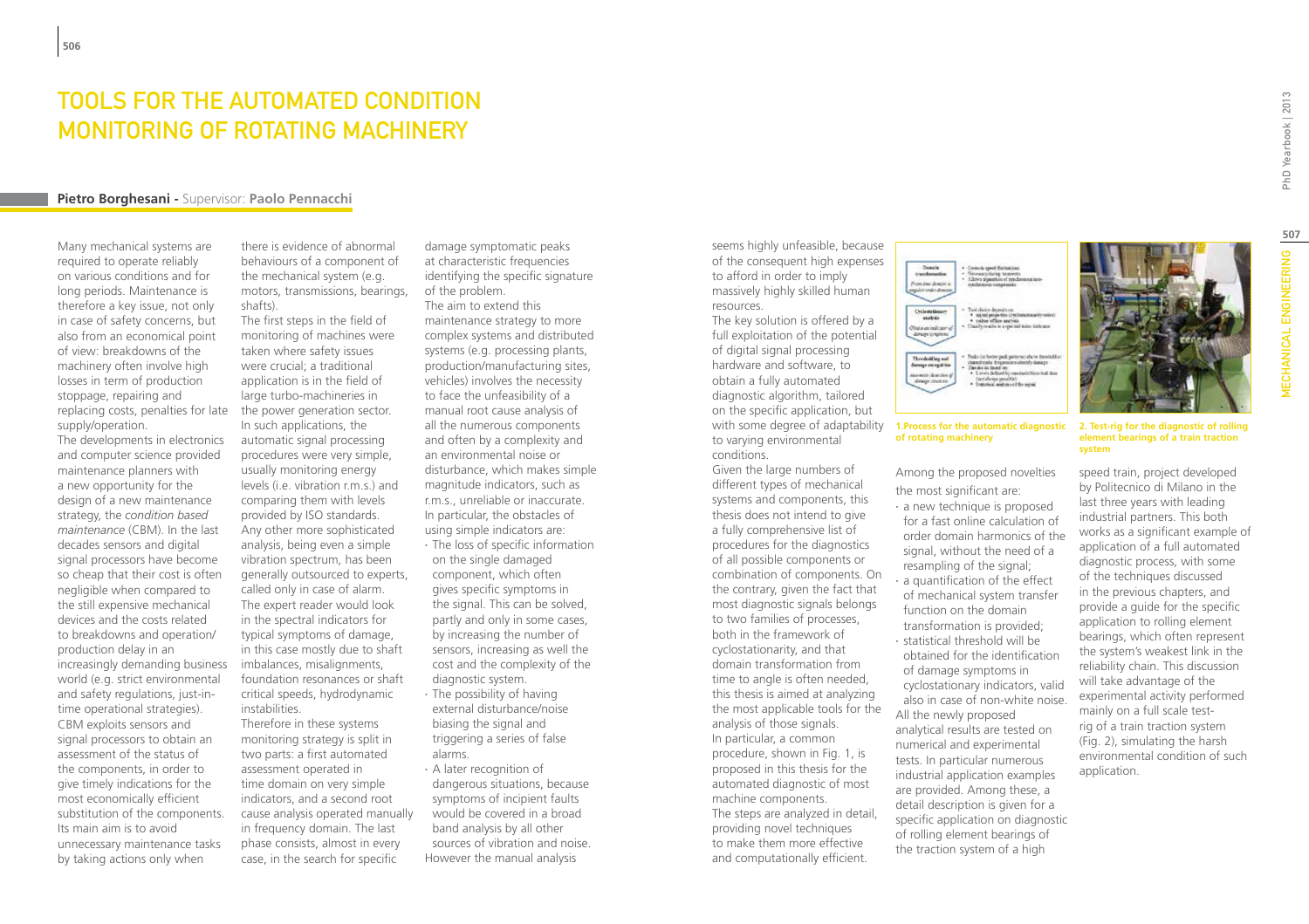### SENSOR FUSION AND DATA ANALYSIS FOR STRUCTURAL HEALTH MONITORING

#### **Alessandro Cattaneo -** Supervisor: **Alfredo Cigada**

Structural health monitoring (SHM), whether it relates to mechanical, aerospace or civil structures, is a discipline that, after three decades of continuous evolution, offers ready-to-use solutions, which ensure great added value to the structures on which they are adopted and, concurrently, represents a research topic drawing the attention from a great many different fields including data acquisition and processing, statistical and physical modeling, structural dynamics and control system, smart materials. SHM basically consists in implementing a damage detection strategy for a structure in the attempt of preventing failures potentially resulting in life-safety and economic losses. Among the panorama of SHM applications, great interest is shown in the development of solutions specifically conceived for civil structures. As a matter of fact the development of effective SHM strategies would represent an extremely appealing answer to the pressing problem of assessing the actual health conditions of infrastructures that are approaching, or have already gone beyond, the end of their design service life. Even further, in the event that extreme and unexpected weather, as well as landslides and earthquake strikes cause damage to civil structures,

SHM could be used for rapid condition screening. This thesis specifically builds on the field of continuative and long-term SHM on large civil structures. A distinctive trait of structures like high rising buildings, bridges, dams, and stadia, to name a few, is represented, especially in presence of audacious architectural projects, by the coexistence of different substructures each of which exhibits its own features. In order to increase the robustness and reliability of SHM strategies conceived for such complex structures, an increasing attention is paid to adopting an approach, called sensor fusion, which consists in integrating data from sensors of various nature. Noticing that a damage, for its own nature, is a local phenomenon, the implementation of a damage detection strategy can basically follow two different approaches. and the data acquisition and From the one hand, it is possible to assess the presence of a damage by capturing a macroscopic change in the behavior of the entire structure. On the other hand, the onset and ongoing of the damage can be directly inferred by observing a physical phenomenon that locally arises as a consequence of the presence of damage. Among the different techniques contemplated by the SHM community, this work focuses

in particular on a couple of them particularly promising to develop a monitoring strategy operating on a whole structurelevel. Namely these techniques are operational modal analysis (OMA) and acoustic emission (AE). The former belongs to the group of the so-called vibratingbased approaches and basically consists in assessing the health condition of the structure by continuously monitoring over the long-term period the evolution of structure dynamic behavior as result of the excitation provided by environmental load (i.e. vehicular traffic and wind). The latter aims at capturing short-time, transient events which arise due to the onset or the ongoing of a damage and propagate through the structure as a wave that can be sensed within a certain distance from the source. The sensorization of the structure management that are needed when such approaches become part of a SHM strategy pose a variety of challenging issues. With regard to the vibrationbased methods, the current work specifically addresses the problems related to the extraction, from the structure measured response, of those parameters providing a synthetic description of its dynamic behavior. These parameters (namely eigenfrequency, nondimensional damping ratio and modal constants which are referred to as modal parameters) are estimated by mean of overrefined modal identification techniques. The current work goes into depth in the analysis of an OMA algorithm particularly suited for the extraction of modal parameters from structures exhibiting closein-frequency and highly damped modes as it is the typical case when large civil structures are investigated. The merit of the first part of this work consists in the development of a general purpose Monte Carlo-based simulation method conceived to assess the result intrinsic dispersion and bias effects of a generic OMA algorithm. Spread assessment is clearly a key information towards any attempt to exploit SHM methods the opportunity to investigate based on modal parameter changes; bias assessment, on the other hand, offers a precious OMA- and AE-based SHM information to critically interpret the modal parameters estimates. With regard to the continuative long-term AE-based SHM strategies, the current work deals with the problems arising from the need to size shorttransient events over extended period of time. The challenge associated with capturing these events using classical techniques is that very high sampling rates must be used over extended periods of time. The result is that a very large amount of data is collected to capture a phenomenon that rarely occurs. Furthermore, the high energy consumption associated with the required high sampling rates makes the implementation of high-endurance, low-power, embedded AE sensor nodes difficult to achieve. The merit

of the second part of this thesis consists in investigating the suitability of a new sampling technique, called compressed sensing (CS), that, by collecting a small amount of compressed measurements, enables to relax the requirements on the sampling rate and memory demands. The CS technique substantially lends itself as a highly promising approach to promote the transition to SHM strategies relying upon wireless sensor networks featuring minimal installation costs. The research activity carried out within the framework of this thesis is supported by an extensive experimental activity. In particular, the Giuseppe Meazza stadium in Milan is used as test case. Such a structure, due to its specificities, offers the suitability of a monitoring solution relying upon both approaches. The Monte Carlobased simulation framework developed in this work, thanks to its close adherence to reality, allows to study in depth what are the performances of the OMA-based algorithm of interest in extracting the modal parameters of a given structure where is installed a specific measurement setup. Thanks to the developed methodology, the Monte Carlo method allows to test the OMA algorithm on numerical responses exhibiting the presence of those same modes close in frequency and affected by large modal overlap that are featured by the responses collected on a 3<sup>rd</sup> ring Meazza stadium grandstand where a permanent monitoring system is operating. As practical outcome, the developed

methodology has allowed to deeply test the performance of the OMA algorithm used for the analysis of the data gathered on the real structure and tune it for an increased effectiveness of the analysis over the long-term period. The second part of the work, on the other hand, investigates the suitability of a monitoring strategy for the Meazza stadium roof based on the detection of AE events. On the basis of the data gathered during some preliminary tests conceived to assess the transmissibility of AE events through the stadium roof, CS has demonstrated its suitability to size the AE events of interest by exploiting a number of compressed measurements roughly equal to 25% of samples required by conventional sapling techniques. Ultimately, the general purpose methodology developed to assess bias and dispersion intrinsic to a generic OMA algorithm, as well as, the investigations on the innovative compressed sensing technique make this work a valuable contribution to cope with the challenging issues SHM on large civil structures poses.

**509**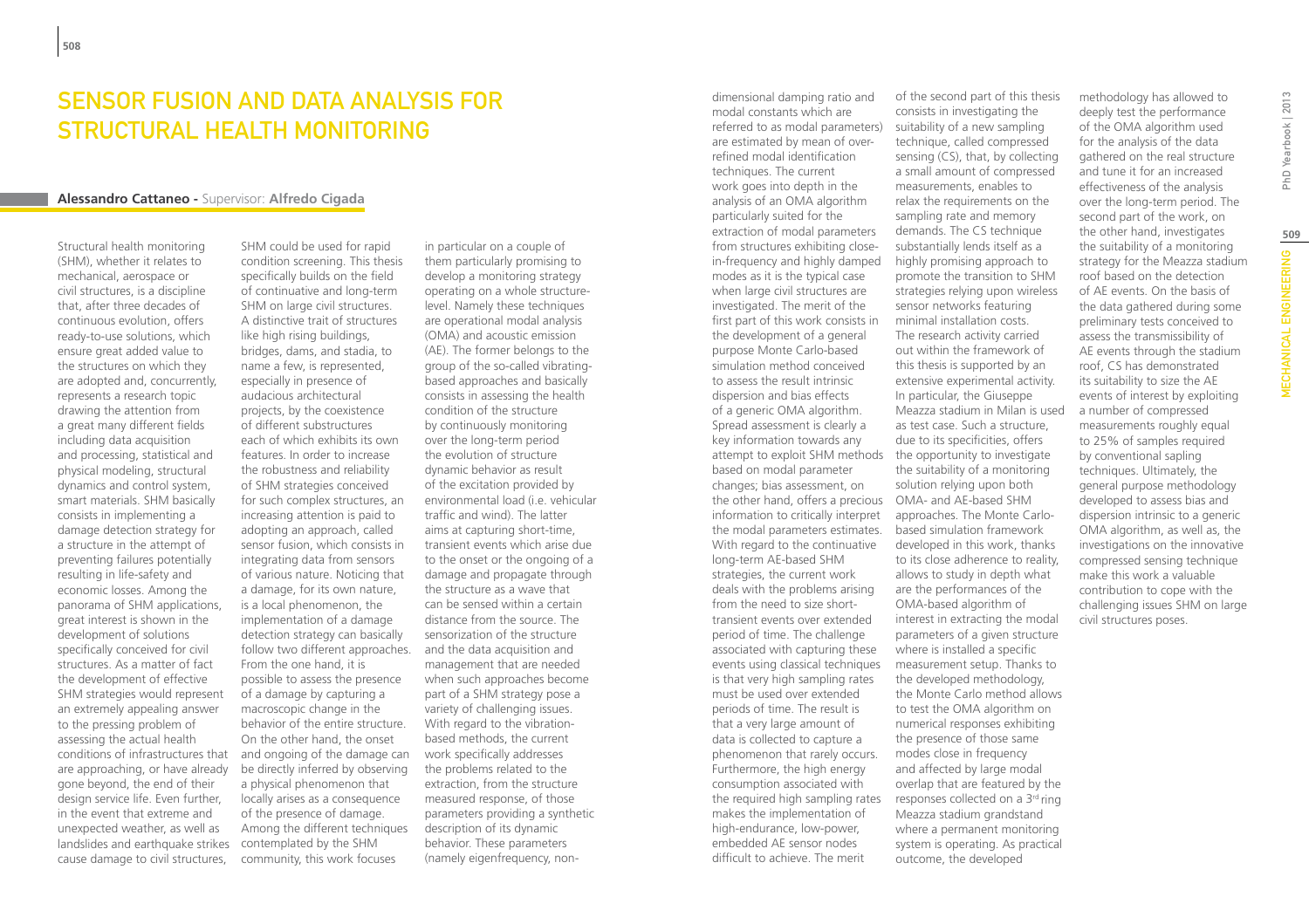### EFFICIENCY OF GEAR TRANSMISSIONS AND CFD ANALYSIS OF THE LOAD INDEPENDENT POWER **LOSSES**

#### **Franco Concli -** Supervisor: **Carlo Gorla**

Efficiency is becoming an increasingly issue in the design of gear power transmissions. Since it is important to be able to predict the power losses already during the design step and as reliable models for the prediction of some kinds of power losses are still missing, a comprehensive analysis of the power losses in power transmissions has been performed in order to define the weight of the different contribution to the global efficiency and to understand the appropriateness and the effectiveness of the models and tools available in literature for the prediction of the different kind of losses.

From this investigation has emerged that, even if for all the kind of losses improvements are in principle possible, the fields in which more research is needed concerns the load independent power losses. The load dependent power losses have already been deeply investigated and reliable models are available, while other losses, as those determined by the interaction with lubricant, still need further investigation.

For the prediction of the noload losses of gears only few works are available and each of them covers only few aspects. Furthermore, this source of losses is the only one in which discrete margins of improvement are still possible, while for other sources, like, for instance, frictional losses, thanks to the results of many years of studies, the remaining possibilities of improvement are comparatively lower.

For this reason a specific research program focused mainly on churning, windage and squeezing losses has been conducted.

Since CFD has had remarkable developments in the last years, it was considered an appropriate tool for the prediction of the no-load losses of gears. This, has the other losses and becomes been done experimentally and by means of CFD (computational fluid dynamics) simulations. Some specific studies on the three typical phenomena that generate the no-load losses of gears (churning, windage and squeezing) have been performed. This numerical studies are supported by experimental data and show the influence of some operating and geometrical parameters on the losses and prove the CFD-based method to be a powerful tool for this kind of investigation. One particular study regards the churning losses of a planetary gearbox and the influence on this losses of lubricant level, lubricant temperature and rotational speed. Moreover the influence of tip diameter, helix angle, face width, lubricant density and viscosity,

temperature and rotational speed on the windage power losses has been investigated. Also the influence of operating parameters like temperature and rotational speed on the squeezing losses have been studied.

The weight of the three sources of no-load losses of gears is strongly dependent from the operating conditions and geometrical parameters but, in principle, the squeezing losses are of a lower order of magnitude with respect to important only for extremely high rotational speeds and/or for low temperatures. The windage losses can be subdivided in airwindage losses and oil-windage losses. The air-windage losses also becomes important only for high tangential speeds (big gears and/or high rotational speeds) while the oil-windage losses are significant in each operating conditions and for each geometrical configuration. A separate discussion can be made for the churning losses. In this case the presence of a free surface and an air/oil lubricant mixture complicates a lot the phenomena. This losses are comparatively lower than the oil-windage losses and higher than the air-windage losses and are strongly dependent from the amount of lubricant present. One relevant conclusion is





GEAR



**2. Windage power losses: resistant torque vs. circumferential velocity 3. interface between the 2 phases –** 

that the experimental tests have fully validated the CFD as a reliable tool to predict the load-independent losses and which can be therefore used to obtain a large amount of results without experimental tests. However, at the present state of the art in terms of computational power, long calculation times are still required. Moreover, in order to simulate the typical phenomena that occurs in a gearbox, some

particular techniques should be used and specific tools should be specially developed, in particular to be able to manage the mesh and to correctly describe the motion of the gears. Nevertheless, even if CFD does not still seems to be a tool ready for being used in practical design applications, it has confirmed to be an effective method to partially substitute experimental tests in order to provide data which can lead, in the end, to



**500 rpm**

lean analytical equations which can be easily managed in the design practice.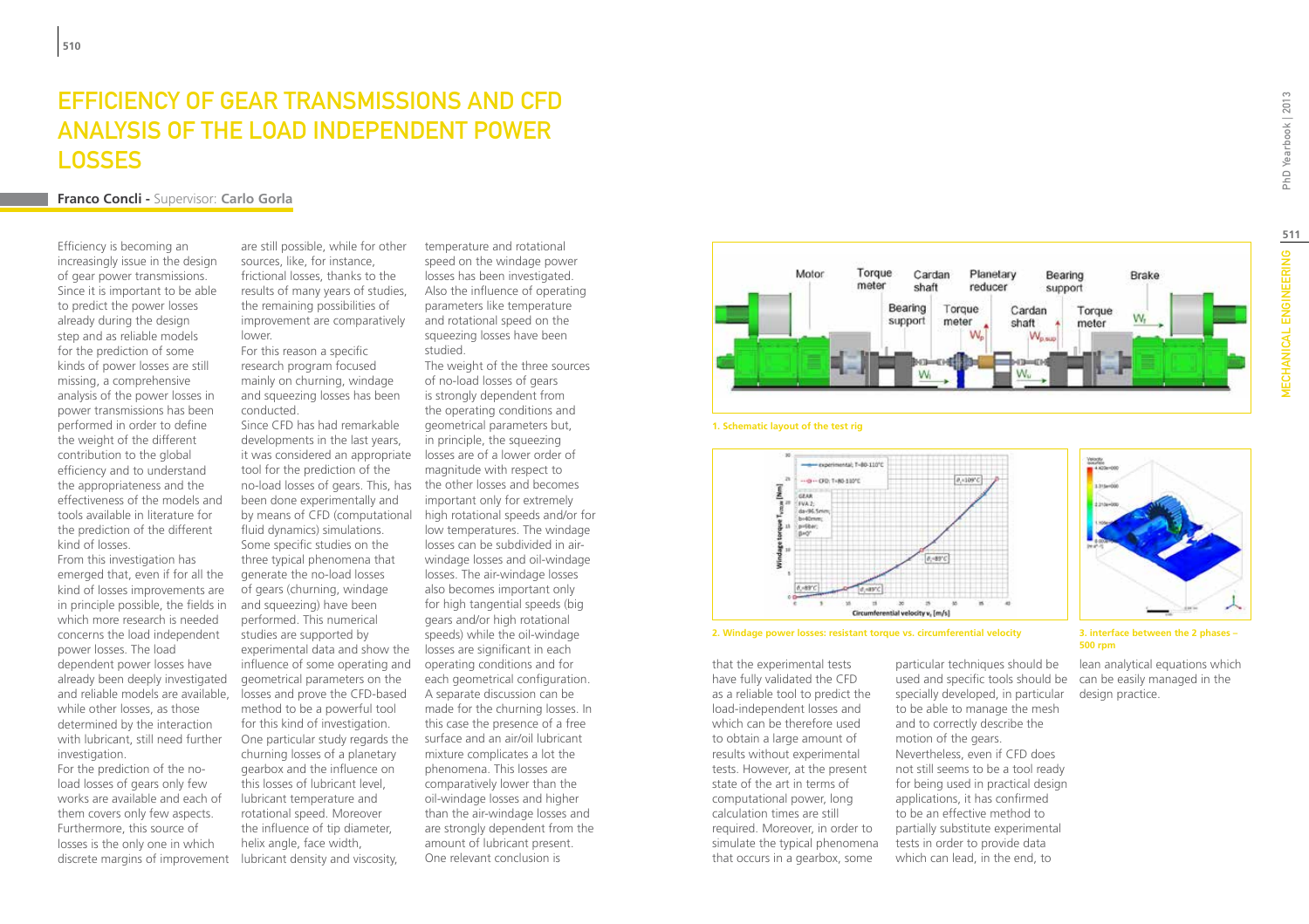### Channeling resources for Innovation in Sustainable Design

#### **Walter D'Anna -** Supervisor: **Gaetano Cascini**

Over the past decades, environmental issues have been studied with higher interests and efforts, embracing new approaches and concepts. Among these, Life Cycle Assessment and Sustainable Development emerged as a reference direction of study. During this evolution, several tools have been developed for addressing a vast number of challenges that often require a multidisciplinary approach. In this context, Product Design assumes a central role due to the interconnections between the choices made in this phase and the decisions to be carried out later. Today, managing the effects of these interconnections is certainly favoured by instruments of Product Lifecycle Management (PLM). While these tools are mature enough for detail design tasks, being immediate and easy to use at this stage, the benefits for the early phase of Product Development are certainly more limited. This is true both with respect to the definition of the objectives of a new product proposition, that to its conceptual design development. However, the choices made in these phases strongly limit subsequent decisions, especially when radical shifts have been established (e.g., the reduction of the use of resources by a Factor X).

From the analysis of the state of the art in this domain, three main issues emerged: *(i)* how to identify the limitations of a technical system (an artefact consisting of elements that interact in order to satisfy a desire) in the definition of new scenarios; *(ii)* how to integrate the analysis of products and processes characteristics; *(iii)* how to map the ultimate impact of Inventive Problem Solving. of the design, in terms of benefits perceived by the users. The thesis describes the three main results of the research activities that have addressed these issues. These results share a common thread and are shaped into a tool, namely the SUSTAINability map, a method, called Environmental-Process Value Analysis (E-PVA), and a prototype approach. The common thread is represented by the channelling of environmental resources towards the business process and the elements that effectively deliver benefits in the customer's quality impact, understanding how of life. While the SUSTAINability map is designed to be used at the strategic level, E-PVA is conceived for the operational level. The prototype approach is intended as a novelty item that allows a better understanding of effects produced in the customer's life by choices made in the design phase. The SUSTAINability map supports of each phase of the the systematic identification of innovation opportunities for

achieving the satisfaction of a certain need in a sustainable environment, by considering resources exploitation. In order to assess the limits and potential of technical systems, the systematic identification of opportunities for innovation sprouts from the Laws of Engineering System Evolution of classical TRIZ, the Theory These laws govern the technical systems' paths of evolution at abstract and general level. The Environmental - Process Value Analysis (E-PVA), is a business re-engineering activity that takes into account both environmental impacts and benefits of the current business process, so as to identify directions of improvement on the basis of the concept of value. The method consists of three main phases: defining associated environmental the phases of the business model generate satisfaction and interpreting results. Specifically, the environmental impact can be calculated through the application of the Life Cycle Assessment, both in normal or simplified form, or by means of other evaluation methods. The definition of the impact business model on customer satisfaction considers customer

requirements. Their potential effect on satisfaction or dissatisfaction of customers is determined by the introduction of the Kano model of customer satisfaction, while it is asked to determine the relative contribution of each phase in achieving the expected performance of each customer requirement.

Once impacts and effects on satisfaction and dissatisfaction have been defined, for each phase of the business process, two main indicators can be calculated: Value for Exciting requirements and Value for Needed requirements that are calculated according to the following formulas:

|                                  | Phase Customer Satisfaction, |  |
|----------------------------------|------------------------------|--|
| Value for Exciting requirements, | Environmental impacts;       |  |
| and                              |                              |  |

### Value for Needed requirements  $i = \frac{Phase\ Customer\ Dissatisfaction}{Empironmental\ impacts}$

These parameters represent the suitability of the resources employed along the phases in achieving customer satisfaction through unexpected properties of the product or the service (VE) and in fulfilling the basic requirements, so as to avoid customer discontent (VN). These parameters communicate in relative terms the potential contribution of each phase and they can be represented in a two customer). By the application of axis diagram. The interpretation of the diagram allows the

identification of directions that are to be considered as a priority, based on the concept of value. Figure 1 reports a generic Value assessment chart. A phase that was in the top right corner of the diagram would be characterized by a high value compared to the other phases and, therefore, does not require immediate improvements. Instead, priorities of intervention are represented by phases characterized by low values, i.e., those in the bottom left area. It is worth underlying how the Value Assessment chart provides comparisons means between phases of the business process, while numerical values are not of interest.

It is important to note that the same method described above may also involve considerations on costs and social impacts, thus integrating the three traditional pillars of Sustainability. At last, the prototype approach is integrated in the conceptual design phase in order to propose requirements priorities pursuant to final benefits, identified by the introduction of the Quality of Life concept. The benefits in this case are no longer evaluated as a list of requirements, but by the effects that are produced on the quality of life (i.e. the well-being of the this approach, it is possible to reduce the detachment between

100% **High valu Value for Exciting requirements**  80% H requi 60% Value for Exciting  $40'$ 20% **Low value**  0% 0% 20% 40% 60% 80% 100% **Value for Needed requirements** 

**Value Assessment Chart**

**1. E-PVA results could easily be interpreted using the Value assessment chart that reports, relative indications of the potential contribution of each phase to satisfaction or dissatisfaction**

Product Policy and Product Development activities, making the development team more aware and responsible about its choices.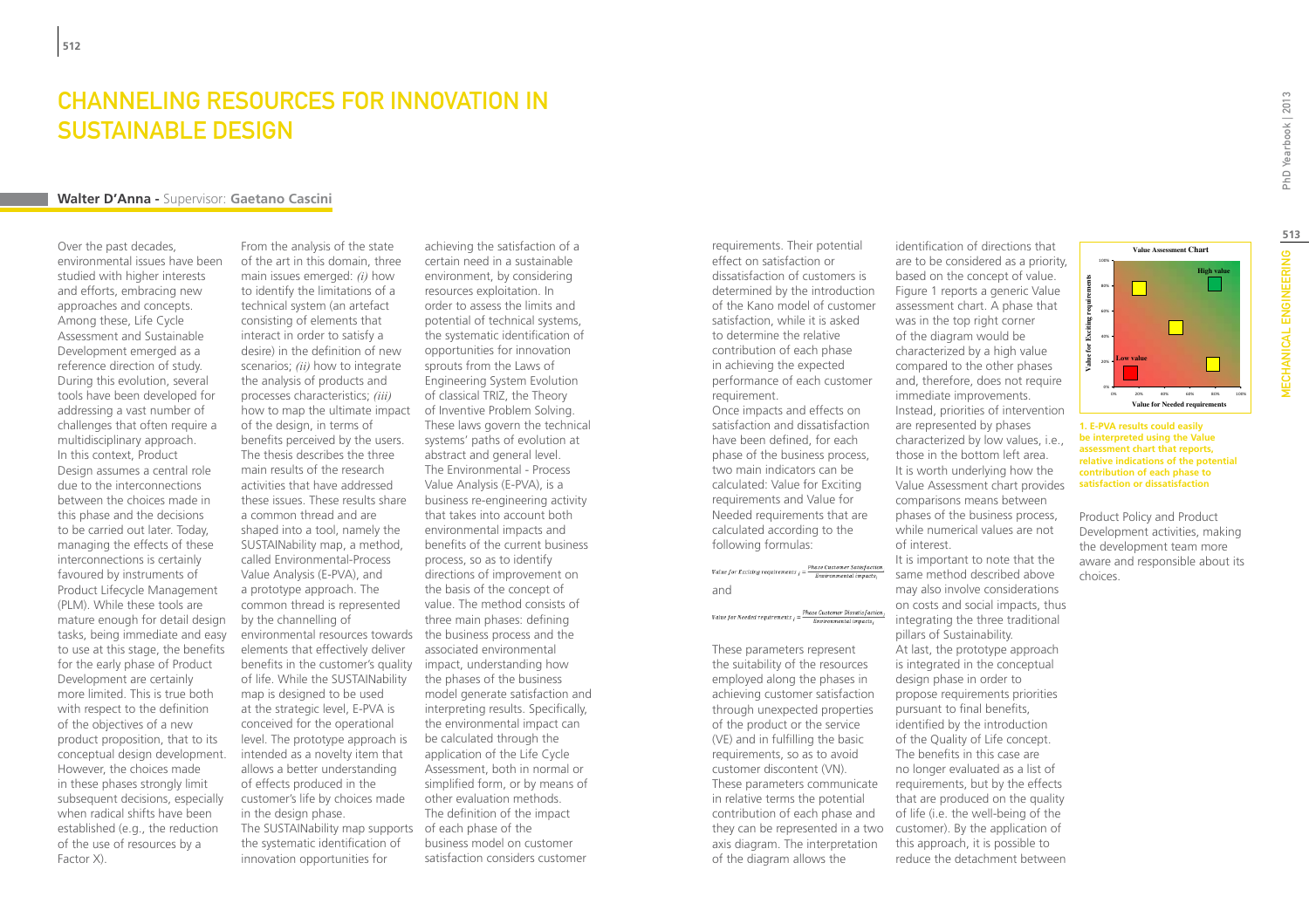### Bio-inspired composite materials: from human bone to bone-like composites

#### **Flavia Libonati -** Supervisor: **Laura Vergani**

Biomimetics is an engineering design approach to create new structures, by reproducing characteristics found in nature. Indeed, in nature it is possible to find many smart solutions, which can be mimicked to build new materials, with potential applications to various engineering fields. Research in biomimetics has led to the development of a large number of innovative materials and technological solutions, such as gecko-like adhesives, selfcleaning materials, lightweight wood-like composites, and new bio-inspired nanocomposites. Nature is the largest producer of composite materials: wood, bone, nacre, all of them are examples of composite materials. These materials are characterized by a hierarchical structure, consisting of a highly controlled organization at different levels, with characteristic structural dimensions at each level, ranging from the nanometer to the macroscopic length scale. This results in a complex architecture, which provides the material with multifunctional properties. In some biocomposites, such as bone and nacre, also known as bone-like materials or biominerals, the controlled growth and the specific size of their constituents, resulting from the biomineralization process,

play a crucial role in determining the mechanical performance of the whole composite; thus, there is an increasing interest among researchers to understand the mechanisms behind the controlled biomineralization. Among those biocomposites, an intriguing material is the human bone, a composite of collagen and hydroxyapatite. Bone is considered as a biomineral, due to the high content of calciumphosphate minerals, which make the mechanical behavior of it hard and stiff. However, a common characteristic of bone is the incredible toughness, in spite of its brittle mineral components; in fact, bone toughness is about three to five orders of magnitude more than that of the mineral it is made of. Until now, no conventional manmade composite material has reached such an amplification in toughness, compared to the raw components; for this reason bone is considered as a biomimetic model material. The reasons of the toughness and ductility of this materials have to be seek in the hierarchical organization. The key mechanisms, which make it a quasi-ductile and damage-tolerant material, with an increased toughness, are different and simultaneously act at various length scales. Hence, to understand the effects of the hierarchy on the mechanical response of bone,

and the structure-property relationship, it is worthwhile to use a multi-scale approach. In this work, after a study of the bone hierarchical structure, an atomistic approach is used to get an insight into the mechanical properties of the bone building blocks, the collagen organic fibers and the hydroxyapatite (HAP) mineral crystals. Full atomistic simulations are carried out to get information about the bone basic components, their interactions and the size effect on their mechanical performance, and in particular on the fracture behavior of the brittle mineral components. A systematic variation of the crystal size allows one to identify a critical size, below which the material becomes flaw tolerant, approaching a constant level of strength, regardless the presence of the defect. The concept of size-driven flaw tolerance is very common for natural materials, confirming the importance of characteristic size in smart natural systems. A further study of bone nanocomposites, made of HAP crystals and collagen fibers, is carried out, by performing molecular dynamics simulations, to get an insight into the mechanical behavior and the failure mechanisms of such systems. At the meantime, a biomimetic approach is used to create a new material, with

the aim of replicating some of the toughening mechanisms operating in bone and harnessing them in engineering materials. Hence, by observing the bone structure, selected structural features of bone, the osteons, characteristic of the secondary Haversian structure

Also, microscopic analyses are performed to get an insight into the fracture process (Fig. 2). Moreover, in order to assess if the bio-inspired composite could really offer improved mechanical properties, compared to existing structural materials, a classical laminate, with the same type

optimized, by adding reinforcing nano-structural elements with proper shapes and characteristic sizes, as suggested by the results of the atomistic simulations. This work was carried out jointly at the Laboratory of Atomistic and Molecular Modeling of Massachusetts

# 4.  $UD-GF$  $\frac{2}{3}$ ±45° CF sleeves **Epoxy resin**



of bone at the micro-scale, are implemented in a new glass-carbon/epoxy synthetic composite, which could replicate the toughening mechanisms of crack deflection and twisting (Fig. 1). The osteonlike structure is chosen for the simple geometry and the for the role played in enhancing the toughness, by deflecting and twisting the crack. Conventional structural materials, widely used in the field of composites, such as glass fibers, carbon fibers and epoxy matrix, are chosen for the new structural materials. The initial design is simplified to make it feasible, with respect to the available manufacturing processes. The material, manually laminated at the Technical University of Clausthal, is not meant to be a mere copy is characterized, by performing experimental tests (i.e. tensile, compression, three point bending, fracture toughness), according to ASTM standards.



**2. SEM image (100X) showing the fracture process in a cross-section of a specimen of the bone-inspired material: crack deflection, from the intra-osteon to the inter-osteon region**

and amount of fibers and resin of the osteon-like composite, is created and tested, to allow a direct comparison. The new concept of bio-inspired material of what is found in nature, but instead it should provide a smart solution for engineering problems. Until now, it is only a first solution, which could be

Institute of Technology, under the supervision of Prof. Markus J. Buehler, and the Department of Mechanical Engineering of Politecnico di Milano, under the supervision of Prof. Laura Vergani.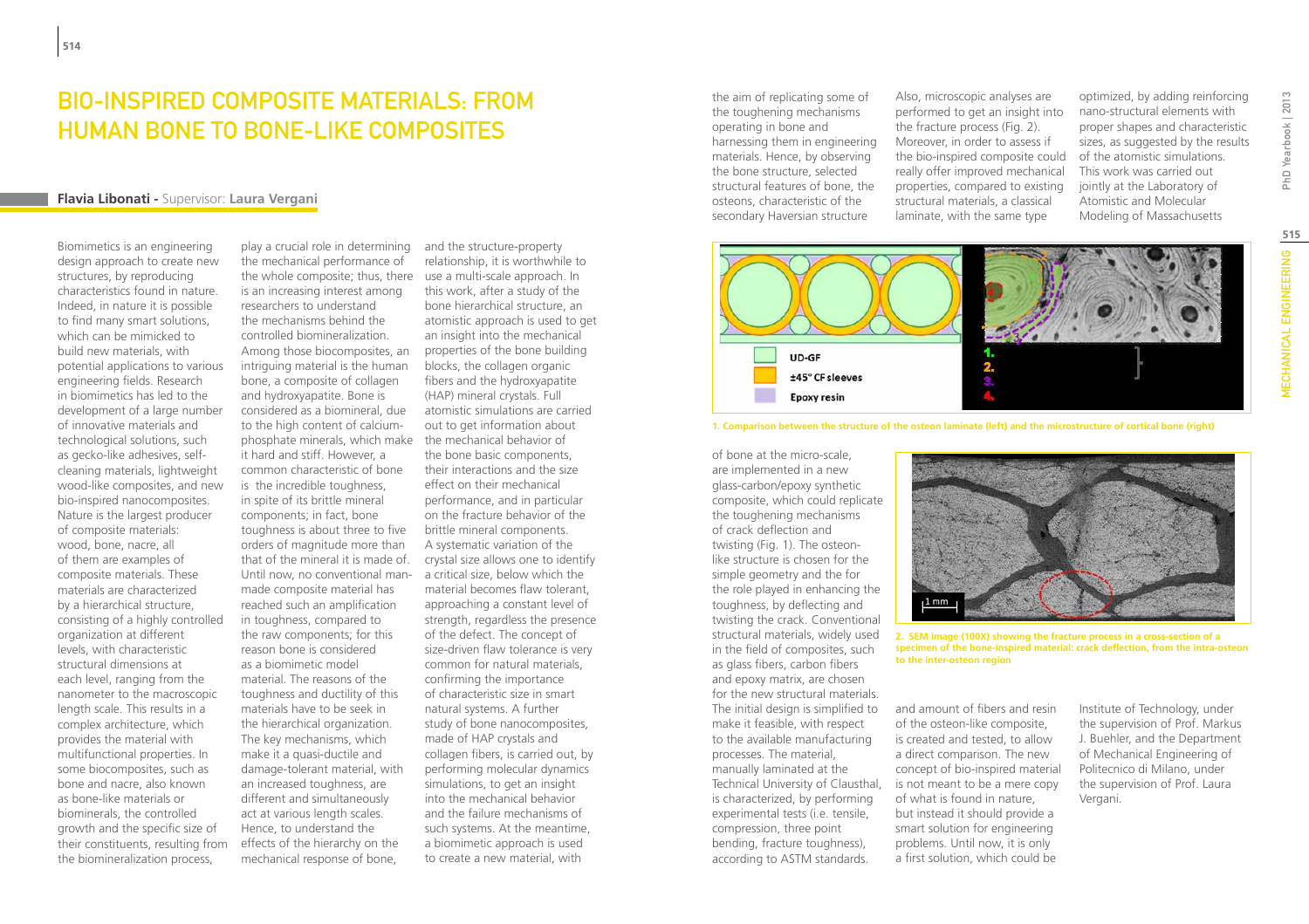### Uncertainty estimation and reduction in digital image correlation measurements

#### **Paolo Mazzoleni -** Supervisor: **Emanuele Zappa**

Digital image correlation, DIC, refers to a class of noncontacting measurement technologies that acquire images of an object, store them in digital format and perform image analysis to extract twoor three-dimensional full-field motion and deformation measurements evaluating the gray intensity changes of the object surface among the acquired images.

Thanks to its characteristics of contact-less, handiness, flexibility and density of measurable points, the technique is wider and wider exploited; firstly proposed in the early '80s, it has undergone a great development in the last decade, pushed by the synergic improve of vision hardware and computing power performances, both in terms of analysis algorithms and fields of application. Nowadays DICbased testing activities spans from micro-electro-mechanicalsystems to full-scale civil structures testing, in a variety of temperature ranges (that can easily overcome the melting limit of many metal alloys), materials (from nano-reinforced mortars through composite multilayer material to organic tissues) and dynamic capabilities (static, dynamic and blasting tests). Out of the main critical issues still associated to digital image correlation applications highlighted in the most recent

scientific literature, this work faces the problems linked to the probably most important metrological parameter for a measurement system: the associated measurement uncertainty, i.e. a synthetic index frequency components in the of the attended dispersion of the probability function describing the measured quantity. On one hand, the full field measurement capabilities of the most modern DIC systems has to face a resulting measurement uncertainty that can not yet compete with the ones of traditional pointwise state of the performances. The theoretical art approaches (e.g. electrical resistance or fiber optics strain gauges based measurements), and this is generally a problem in case brittle material testing and elastic strain evaluation, where the resulting signal to noise ratio and more complex simulated may not be sufficient. On the other hand, the quantification of (from constant displacements, the uncertainty associated to DIC i.e. a rigid motion of the strain measurements is by itself a non-trivial aspect: no theories exist able to quantify the main uncertainty contributions and return a reliable estimation of resulting strain data dispersion. The first aspect, i.e. the problem of uncertainty minimization in digital image correlation measurements, is faced in this work from two different points of view is order to propose solutions able to reduce the expected data dispersion. In the first part, image blurring

is proposed, studied, tuned and successively validated as an effective pre-processing procedure on the acquired data able to reduce the measurement uncertainty: high spatial acquired images are proven, in this work, to be misinterpreted by state of the art DIC analysis algorithm and consequently low pass image filtering is proposed, implemented and verified as an effective method to remove these components and improve the resulting codes study of the problem is carried out on synthetic (i.e. numerically generated) images, where the effects of image blurring on the resulting measurement uncertainty is tested on more displacement and strain fields measurement surface to cubic displacements, that is parabolic strains profiles). The stability of the obtained results is consequently proven adding noise to the acquired data, varying the main DIC analysis parameters and the characteristic of the numerically built speckle patterns (i.e. the characteristic textured surfaces required for DIC analyses, particularly in terms of predominant frequency content of the gray value distribution

of the measurement surface). Successively, experimental tests are carried out in order to verify the validity of the implemented simulation strategy and confirm the obtained results. In detail, both rigid motion tests (where the uniform verified. With toner transfer, in plane displacements are imposed to the measurement surface by mean of a coordinate measuring machine) and uniform deformation and more complex strain fields tests (with a finite element model of the loaded structure, locally validate by means of strain gauges measurements, providing the reference strain fields) are carried out. A Gaussian low pass filtering of standard deviation equal to 0.75 pixels is doubtless identified as an effectively image preprocessing operation able to minimize the resulting measurement uncertainty. In the second part of the work, an innovative technique for surface texturization, "toner transfer", is proposed. Highly contrasted randomness in the surface intensity colours (generally referred to as "speckle pattern") is required by the digital image correlation approach for the displacement and strain fields estimation; this is achieved, with the proposed methodology, transferring a numerically designed and printed speckle pattern on the final measurement surface by means of a thermo-mechanical process. Toner transfer is proven to be a cheap, fast and repetitive technology, able to generate, with respect to the traditionally exploited techniques, higher quality textures (i.e. speckle patterns able to increase the resulting measurement resolution

and decrease the associated uncertainty). Furthermore, its flexibility in terms of tested materials, sizes, and geometries as long as its suitability in high temperature measurement setups is presented and the resulting speckle pattern is numerically generated, thus allowing the optimization of its design aimed to the reduction of the resulting measurement uncertainty. A "quality parameter" of the resulting pattern, the "mean intensity gradient", largely accepted in the scientific literature, is numerically maximized varying the main characteristics of the speckle pattern design (speckle size, average distance and amount of introduced randomness). The capability of the optimized speckle pattern to reduce the resulting measurement uncertainty, in particular in case of high noise level or low intensity gradients in the acquired images, is experimentally proven. The last part of the work deals with the second of the previously mentioned problems associated to uncertainty in digital image correlation: its quantification in relation to strain measurements, a non trivial, but fundamental, aspect due to the large number of variables, both in the test setup and in the processing software, strongly influencing this parameter in digital image correlation applications. An innovative fast procedure to estimate "on the field" this metrological parameter in case of 2D analyses, taking into account all the major uncertainty sources, is proposed and applied. The technique

relies on the generation of known controlled fictitious strain field by means of out of plane camera-specimen rigid motion, misinterpreted with a two dimensional approach as an in plane imposed deformations. The theoretically imposed fictitious strain fields are retrieved using two different version of a pose estimation algorithm (previously developed for simple camera placement): the initial position of the specimen with respect to the camera is computed relying on the information extracted from the calibration grid while the final one is estimated iteratively roto-translating in a 3D volume the flat measurement surface trying to minimize the resulting re-projecting discrepancy between simulated and measured in plane displacement fields. The strain fields resulting from the described procedure are compared with the ones measured by the DIC algorithm in order to quantify the expected data variability for the given measurement setup.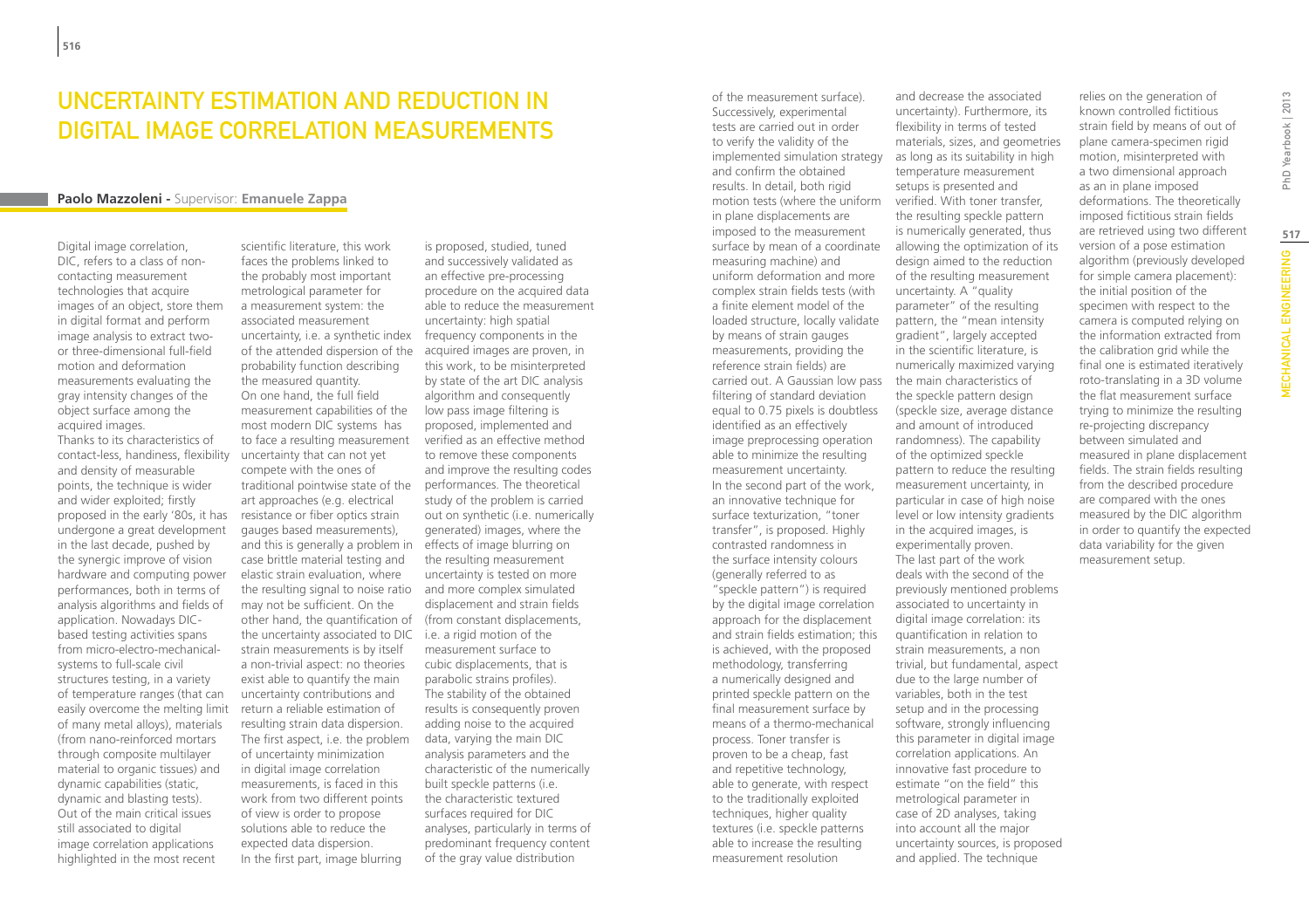### ON THE MODELLING OF DEFORMABLE TYRE ON deformable soil for tread pattern design **OPTIMIZATION**

#### **Silvia Negrini -** Supervisor: **Francesco Braghin**

Tyres of off-road vehicles, in particular of agricultural tractors, should satisfy many different requirements; moreover their performance is significantly affected by soil conditions, which can highly vary as a function of humidity and temperature.

First, the tyres passage should not overly degrade soil conditions, indeed soil strain and compaction due to tyres passage affect soil by decreasing water infiltration and water holding capacity, increasing runoff and erosion, leading to a rise in crop production problems, thereby decreasing crop yields and profitability of farming systems. Moreover, when plastic flow occurs, although soil is not compacted, the strain may decrease the connectivity of pores in the soil, thereby decreasing the water infiltration rate.

Secondly, the tyres should provide a limited level of vibrations, since the vibrations transmitted by the tyre impact on ride comfort, and the exposure to significant levels of acceleration for a long time affects the efficiency and the alertness of the operators leading also to unsafe situations. Finally the tyres should guarantee good traction performance, indeed variations of the normal contact forces due to vertical tyre displacements

result in variations of the traction respectively to the lug tip (base force provided by the tyres which influences the quality of tillage and other operations. Hence the aim of this thesis is to state a model able to predict the impact of tyre structure and tyre tread pattern, depending on soil characteristics, on these achievements.

To this purpose in this thesis two tyre-soil interaction models have been proposed, based on different modelling techniques. The first one that has been discussed is a plane model, since it considers only the forces and displacement in vertical and longitudinal directions, and represents the soil as a grid whose nodes can move vertically, whereas the second one is a multi-body particles model, based on Chrono::Engine The shear and normal multibody library, describing the soil as a pebbles bulk. The plane model can be outlined respectively the direct shear as composed by two sub-models test, performed to measure interacting with one another: the first one models the tyre structure and tread pattern geometry whereas the second one represents the soil. The tyre model allows to take into account the effect of the tread pattern design, so that the excitation of the vertical dynamics associated with lugs geometry can be included. The tread pattern shape is taken into account by means of four different surfaces, associated

surface), to the front and rear sides of the lug (front and rear surfaces), and to the surface between the lugs (ceil surface). Thus the tread pattern is subdivided in a grid of elements, which are itself associated to the areas covered by of each one of the four surfaces, as shown in Figure 1.

Moreover the tyre model considers the tyre structure through the eigenfrequencies and eigenvalues resulting from the analysis of an impulsive response of a real agricultural tyre.

The soil model represents the soil as a plane surface, whose nodes can be displaced vertically under the tyres load, reacting with shear and normal stresses. responses of the soil have been characterized by two tests: the shear resistance of a soil under pressure, and the cone penetrometer test, allowing to measure the normal resistance

of the soil to the sinkage of a conic pin. Through those tests it has been

possible to set the parameters of the numerical model of the tyresoil interaction, based on Matlab language.

This model has been validated by comparison with the experimental results of a





三0.08

traction test, measuring the traction force provided by a tractor depending on the wheels and the capability to introduce slip, and allows to achieve reliable results on traction force, comfort and soil sinkage. For instance Figure 2 shows the soil deformation after the tractor passage; the tyres tracts are visible in the soil and it is possible to notice the sinkage increases corresponding to the rear tyres, due to the load distribution.

Finally, a multi-body particles model has been stated to simulate the subsoil dynamics. This model is based on a multi-body C++ library, called Chrono::Engine, representing bodies interaction by means of differential variational inequalities theory. The main advantages presented by this model are the possibility of considering

**1. Tread pattern geometry modeling 2. Simulation results: tractor tracks in the soil**

> the soil displacement and stress distribution in subsoil layers in the formulation the threedimensionality of the problem, allowing to consider the lateral forces involved in more complex manoeuvres than forward ride, although at the moment the focus is pointed on the soil dynamics. In order to set the soil parameters for future tyre-soil interaction simulations, a direct shear test has been modelled. This test provides the shear resistance of a soil sample placed in a box, whose upper part is moved at constant speed with respect to the lower one. For instance Figure 3 shows the pebbles velocity modulus in the middle section of the box. It is possible to notice the pebbles in the upper part of the box moving at higher speed than the ones in the lower part.

#### **3. Particles velocity modulus in the soil bulk**

The proposed models are aimed to provide a tool for tread pattern design, in order to reduce experimental tests for tyre optimization, however they can provide also viability simulations depending on soil properties.

**519**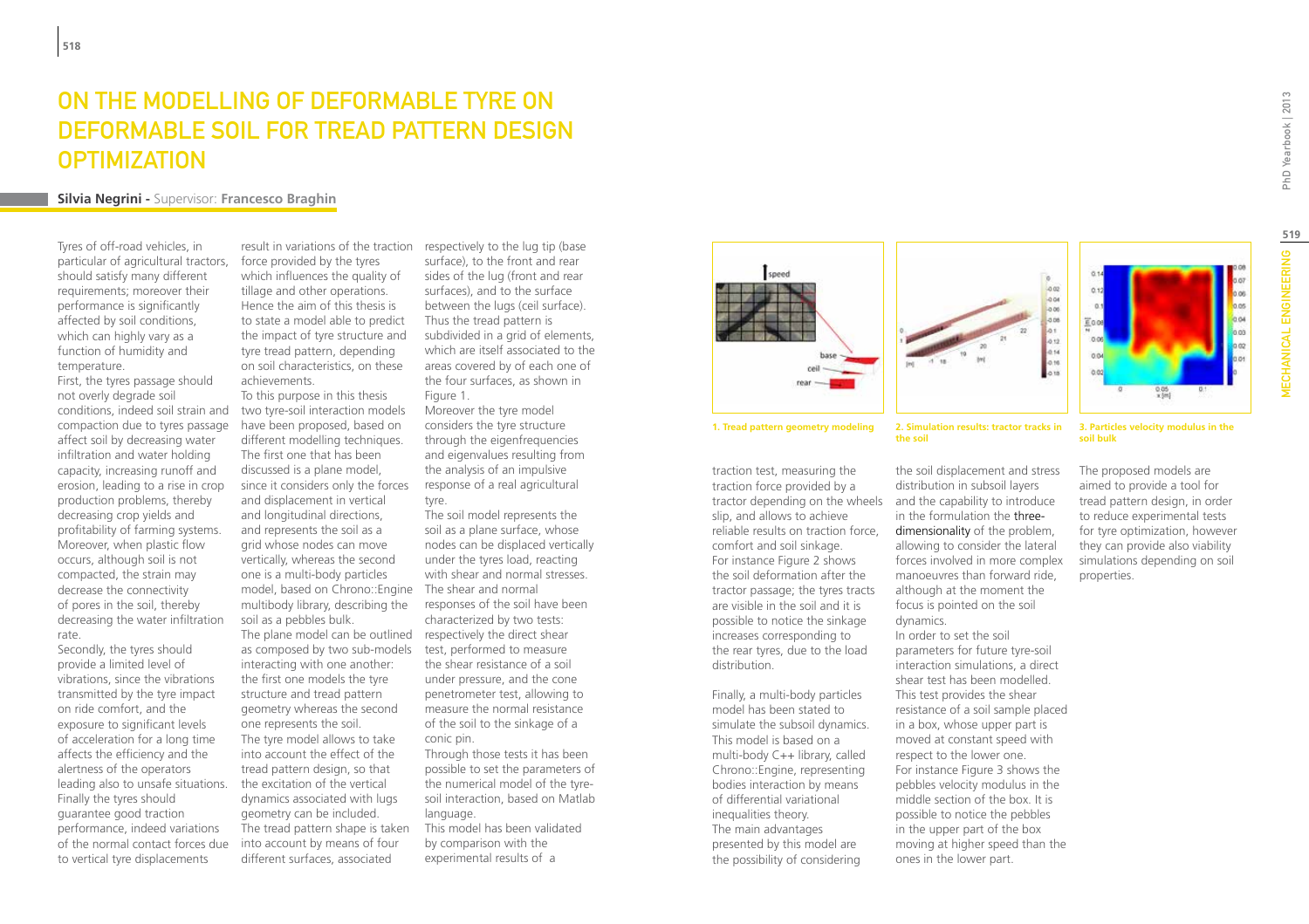### Experimental characterization of microstructural damage mechanisms

#### **Luca Patriarca -** Supervisors: **Stefano Beretta, Huseyin Sehitoglu**

This work presents an experimental approach to investigate the material behavior at the micro-scale of two important alloys (FeCr and γ-TiAl) for structural applications. Local strain fields at multiple length scales are measured using an advanced optical technique. Local strain heterogeneities arises as a consequence of the local microstructure and deformation mechanisms. This work aims to gain further insights into the relation between the mechanical behavior of metals at the micro-scale with the observed mechanical behavior on the meso and macro scales. The main findings presented here provide valuable information into the deformation mechanisms activated in bcc metals (slip and twinning), which the stress-strain curves where can be utilized by researchers as the basis of analytical models to be developed in the next future. The work is divided into three main parts. In the first part, tension and compression experiments were conducted on multiple single crystal orientations of body-centered cubic Fe-47.8Cr single crystals. The critical resolved shear stress magnitudes for slip, twin nucleation and twin migration were established (see Figure 1). The results show that the nucleation of slip (indicated with  $\tau S$ ) always precedes

twinning which nucleates with an associated load drop at an higher critical resolved shear stress (τT). Following twin nucleation, twin migration proceeds at a critical resolved shear stress  $(\tau M)$  that is lower than the initiation stress. The experimental results of the nucleation stresses indicate that the Schmid law holds to a first approximation for the slip and twin nucleation cases, but to a lesser extent for twin migration particularly when considerable slip strains preceded twinning. The critical resolved shear stresses were determined experimentally using digital image correlation in conjunction with electron back scattering diffraction. The digital image correlation enabled correlation was found between pinpointing the precise stress on twins or slip were activated. The crystal orientations were obtained using electron back scattering diffraction and used to determine the activated twin and slip systems through trace analysis. The results presented in the first part of this thesis provide a considerable contribution in understanding the micro-mechanical behavior of bcc alloys. In the second part of the present

work slip transmission through grain boundaries is investigated. The full slip dislocation blockage, to the need to incorporate or the partial slip dislocation

transmission processes at grain interfaces provide a significant contribution at the material strengthening. The study focuses on the link from the deformation mechanisms at the micro-scale to the global mechanical behavior (macroscale). Strain fields across grain boundaries were measured using advanced digital image correlation techniques (Figure 2). In conjunction with strain measurements, grain orientations from electron back-scattered diffraction (Figure 2) were used to establish the dislocation reactions at each boundary, providing the corresponding residual Burgers vectors due to slip transmission across the interfaces. A close the magnitude of the residual Burgers vector and the local strain change across the boundary. When the residual Burgers vector magnitude (with respect to the lattice spacing) exceeds 1.0, the high strains on one side of the boundary are paired with low strains across the boundary. When the residual Burgers vector approaches zero, the strain fields vary smoothly across the boundary. The FeCr bcc alloy exhibits single slip per grain making the measurements and dislocation reactions rather straightforward. The work points details of slip dislocationgrain boundary interaction (slip transmission) in modeling research.

In the last part of the work, a γ-TiAl alloy manufactured with electron beam melting technology is examined. The electron beam melting technology enables to avoid typical manufacturing defects. It follows that experiments carried out on this material provide several insights into the microstructural damage mechanisms leading to crack initiation. Classical experimental methodologies for the fatigue characterization were conducted adopting plain fatigue specimens, fatigue specimens with an initial artificial defect, and crack propagation specimens. Preliminary considerations from these experiments indicate that the interfaces between lamellarlamellar grains, and lamellarequiaxed grains act as potential crack initiation sites (Figure 3). Taking into account the typical lamellar grain size, the fatigue resistance of the duplex γ-TiAl alloy can be predicted. Further investigations on the influence of the microstructure were obtained using residual strain fields via high resolution digital image correlation in combination with high resolution images of the local microstructure after

etching.



**1. Schematic of the possible stress-strain curves for crystal orientations displaying twinning. For each stress-strain curve the CRSSs for slip nucleation (τS), twin nucleation (τT) and twin migration (τM) are determined. Case (a) represents crystal hardening governed by twin-twin interactions, while in Case (b) large slip activity precedes twin nucleation and twin-slip interactions dominate the hardening**



**2. Experimental methodology for the experiments on the FeCr polycrystal samples. A target sample surface is polished and analyzed with Electron Back-Scattered Diffraction in order to define the grain orientations. Successively, strain fields from Digital Image Correlation are used in conjunction with grain boundary information in order to study the strain transmission/blockage process**



**3. Potential crack initiation sites due to the microstructure for a γ-TiAl alloy: a) interface between two equiaxed grains; b) interface between an equiaxed grain and a lamellar colony; c) decohesion between lamella phases or microcracking induced by slip blockage at lamellae interfaces**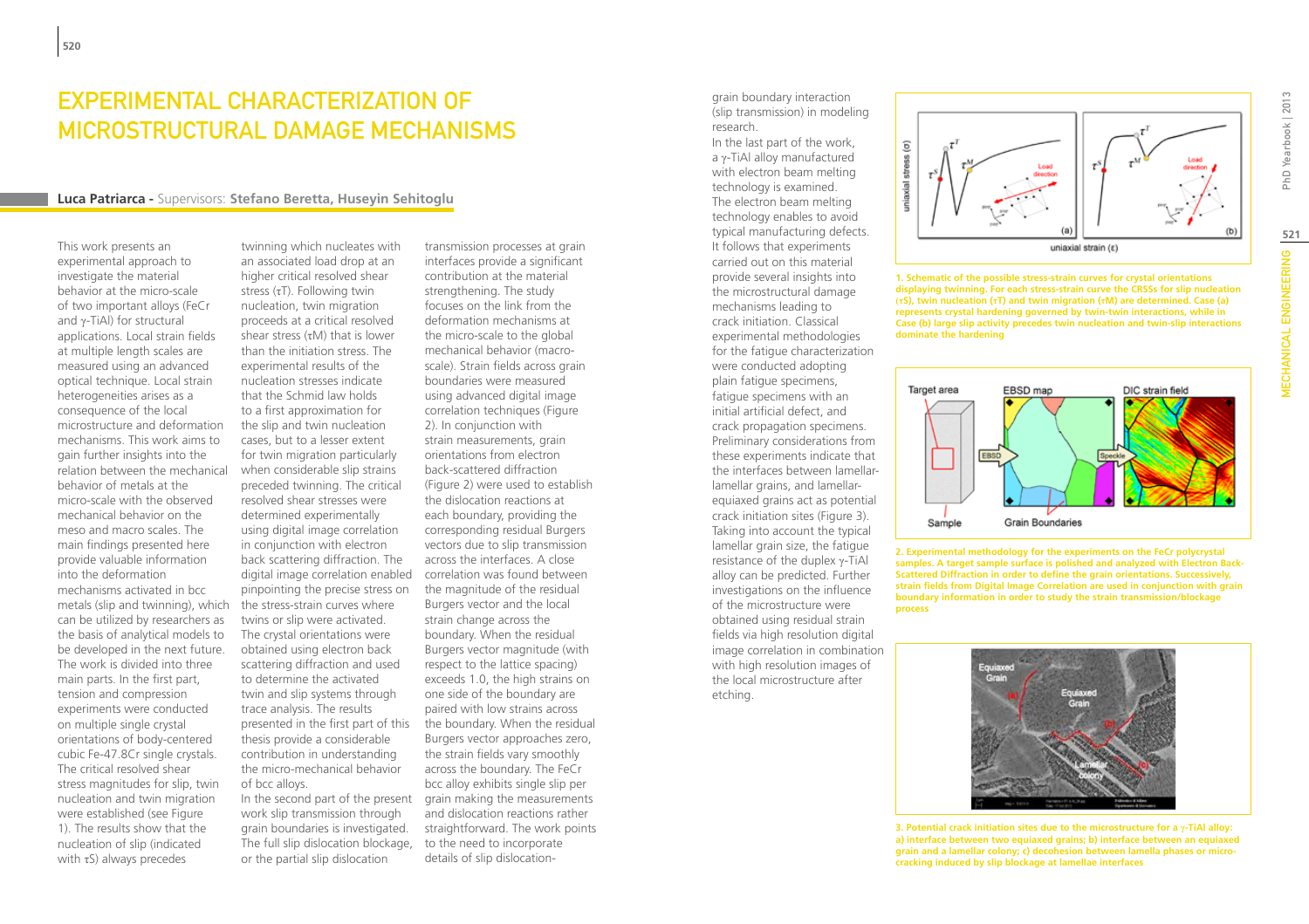# Time Buffer: a continuous approximation for Simulation Optimization of Discrete **EVENT SYSTEMS**

#### **Giulia Pedrielli -** Supervisor: **Andrea Matta**

This work focuses on the optimization of stochastic Discrete Event Systems (DES's). The state of a DES changes only when events happen, whereas no modifications happen between consecutive events. As a result, the system dynamics is fully characterized by the sequence of events, which defines the system sample path. Stochastic DES's are such that given and sequence of known input the system sample path is a stochastic process instead of a deterministic sequence of events.

The optimization of stochastic Discrete Event Systems (DES's) is a critical and difficult task to be addressed. Indeed, besides the search for the optimal system configuration, it requires the assessment of the system performance. In other words, both an optimization problem and a simulation problem need to be solved. In the literature, this framework is referred to as Simulation-Optimization. Traditionally, the simulationoptimization architecture is made of two decoupled modules: an optimization module (generative module), solving the optimization problem and a simulation module (evaluative module), solving the simulation problem. These two modules work iteratively until the optimal solution is found or a predefined stopping condition

is met. The optimization module does not contain the description of the system dynamics. The simulation module, instead, can evaluate the system performance since it embeds the description (explicit or implicit) of the system behavior; however, as no optimization procedure is contained within this module, it cannot optimize the system configuration. Hence, of Discrete Event Systems and in the scope of simulation optimization, both modules are required.

Mathematical Programming Representation (MPR) can be applied to avoid this decoupled architecture. Indeed, if the dynamics of the system can be represented by means of a set of constraints, they can be embedded in the optimization model. As a result, the DES is optimized and simulated at the same time.

This thesis proposes an integrated simulationoptimization framework based on the use of mathematical programming for both configuration generation (i.e., to solve the optimization problem) and system performance assessment (i.e., to solve the simulation problem). Specifically, LP models for simulationoptimization, developed based on the Time Buffer (TB) concept, are proposed. The TB is a continuous approximation to replace the integer decision

variables defined in the original optimization problem. In general, to approximate a discrete variable with a TB, it must be possible to formally describe its effects on the events characterizing the system dynamics. Herein, the time buffer framework is formalized,

describing the tractable classes optimization problems. The approach steams from the description of the simulationoptimization problem, i.e., (1) the objective of the optimization, (2) the constraints on the decision variables, (3) the description of the system behavioral rules. Afterwards, the IP mathematical model for simulation optimization can be developed and the TB-based LP counterpart can be derived. The solution of the TB models provides a good approximate integer solution to the optimization problem and robust bounds on the exact solution, i.e., upper and lower limit defining the interval where the optimal solution lays. The time buffer concept has been applied for approximating the buffer capacity in an open flow line to solve the Buffer Allocation Problem and for approximating the number of pallets in a loop line to solve the Pallet Allocation Problem. In particular, this thesis represents the first contribution

in the modeling of closed queuing networks adopting the TB approach. Three main results can summarize the brought research activity:

R1.Development of the Time Buffer Framework for the simulation-optimization of DES's. This work has presented the main properties of the class of DES's and optimization problems in order to generate TB models. Moreover, the proposed approach has been characterized providing the main guidelines to derive and solve approximate models for simulation-optimization starting from the description of the dynamics of the system Power Train division, one of (simulation-optimization problem setting).

R2.Application of the Time Buffer Framework for the solution of (1) the Buffer Allocation Problem (BAP) for multiple stage open queuing networks and (2) the Pallet Allocation Problem for closed queuing networks with finite buffer capacities, laying the prerequisites for the simulation-optimization of multiple loop systems. This application led to the development of two optimization algorithms to solve the respective problems. R3.Solution of the developed models and proof of structural results exploiting the set of tools coming from the Mathematical Programming Representation framework and the theory of convergence.

This work was partially funded by the European research project Virtual Factory Framework

and the optimization problem the most important technology (grant agreement No.: NMP2- LA-2010-228595). In the scope of the project, the developed simulation- optimization application has been integrated within the Virtual Factory (VF) platform forming, with other connected tools, a first proposal of a comprehensive suite for the factory design. As a result, besides the presented scientific results this thesis represents a contribution towards the answer to a relevant industrial issue: the presence of a collaborative platform supporting the design of virtual factories. The design platform was tested on a real industrial case provided by the System Engineering Department of COMAU SpA providers for FIAT automotive. The positive feedbacks received from COMAU fostered further extensions to the platform on which we are working at the present moment. Three main future research directions were outlined: F1. Time Buffer framework

extension. The general approach has to be further detailed and the whole framework extended both in terms of the class of optimization problems that can be managed and the class of discrete event systems that can be represented. The idea is to provide a definition of the time buffer as a mean to connect events affecting a DES. In this way a large class of discrete decision variables can be modeled based on their effects on the event sequence. This approach seems promising as it acts on the sequence of events that is among the most general

ways to model a DES. F2.Definition of convergence requirements. The convergence study has to be extended to the closed queuing networks case with the purpose of understanding the convergence property of the time buffer models in general. As ultimate end, this activity should lead to the definition of the properties that the class of systems and optimization problems need to satisfy in order to guarantee the convergence of the time buffer models. F3.Computational efficiency. Increase the efficiency to solve the LP approximate models exploiting the derived properties. The proximity of the approximate integer solution and the one obtained running OptQuest (i.e., the optimization tool

provided together with the commercial simulation software for Discrete Event Systems Arena), suggests that a branch and bound based search method, starting from the generated solution and the computed bounds, could reach the optimum requiring less time than other commercial applications do. However, to make this two-stage optimization appealing the computational time required to solve time buffer models needs to be decreased.

The results obtained in this thesis, despite the specific systems and optimization problems, considered, lay the foundations of a general framework for DES's optimization, hence oriented to a broader class of both discrete event systems and optimization problems.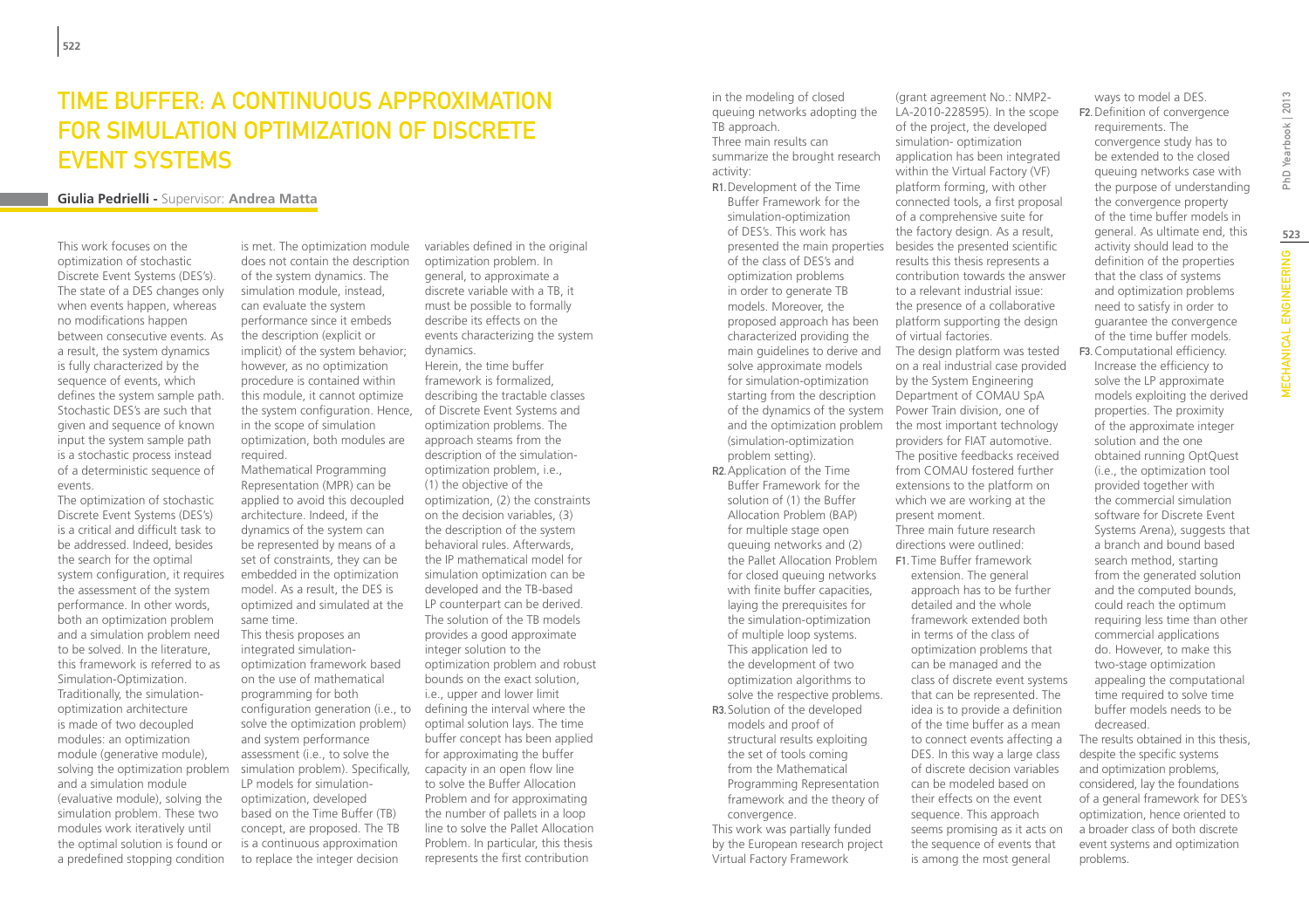# PRODUCING HIGH STRENGTH MG BIO-DEGRADABLE STENT BY USING ULTRA FINE G Si zed ZM21Alloy and Pure M

#### **Ge Qiang -** Supervisor: **Maurizio Vedani**

Magnesium and its alloys are considered as the ideal candidate material for biodegradable stent application because of their biocompatibility and low corrosion resistance in human body. However, the mechanical properties and corrosion resistance are still needed to be improved. Strategies to improve these aspects include changing the alloy composition, tailoring the microstructure to improve the mechanical properties and intrinsic corrosion resistance, adopting surface coatings to temporarily insulating the bulk metallic structure were proposed by all researchers working in this field in order to deal with the balance between biocompatibility, corrosion resistance and mechanical properties. The objective of this study is to develop a non-toxic material system from preliminary composition selection and subsequent microstructure tailoring by Equal Channel Angular Pressing(ECAP) to further enhance the mechanical properties and corrosion resistance, additional surface coating to elongate the device service time is possible to adopt when it is necessary.

The adopted experimental procedures are shown in the Figure 1 which includes the phases of material selection

according to biocompatibility of alloying elements, hot deformation investigations to optimize the deformation conditions for the manufacturing alloy. The 0.2% yield strength of stent precursors, microstructure tailoring by using after 150°C ECAP processing, ECAP processing to obtain Ultra Fine Grain(UFG) material with improved mechanical properties and corrosion resistance, small size tubes by hot extrusion and stent net cutting by laser. The alloy ZM21 with highest ductility and lowest content of toxic elements was selected for the subsequent experimental procedures. An investigation was carried out on properties and processing of ZM21 ultrafine grained Mg alloy as a possible candidate material for the manufacturing of improved biodegradable Mg stents. ECAP process was applied to achieve a significant grain refining in the sub-micrometer grain-size range. Processing was performed according to a two-step strategy aimed at achieving a first refining of the structure at 200°C and then reaching the UFG grain size range by still lowering the processing temperature down to 150°C. A homogeneous equiaxed grain structure featuring sub-micrometer grain size in the range of 500 nm was successfully achieved. The mechanical characterization

forming the stent precursors into stent precursors at 150°C having revealed a significant improvement of properties of the ECAP treated billets over the starting coarse grained ZM21 rose from 180 MPa to 340 MPa still keeping a fairly high tensile ductility. The UFG ZM21 alloy billets were then used for the extrusion of the form of small tubes  $(D=4$ mm, d= 2.5 mm). The grain size after extrusion was kept in the sub-micrometer range owing to low-temperature processing and the contribution of dynamic recrystallization. Consistently, hardness improved from 50 HVn of the coarse grained alloy to 74.8 HVn of the UFG extruded tubes.

> The stent net was then obtained by using fiber laser cutting starting from the above UFG precursors. No significant modification of the microstructure was detected close to the laser cut surfaces, thus demonstrating that processing of biodegradable Mg stent having an ultrafine-grained microstructure is feasible and that obtained products feature promising properties.

 $\mathbb{Z}^m$ Mm **RF**  $rac{2M21}{& 60}$  $E_{\mathcal{N}} = \frac{N}{E} \left( 2 \cos \left( \frac{\Phi - \Psi}{2} \right) - \Psi \cos \omega \right)$ **ECAP Process Hot Extrusion** Laser Cutting on Material Material of Tubes of Stent

**1. Manufacturing procedures of high strength ZM21 magnesium stent**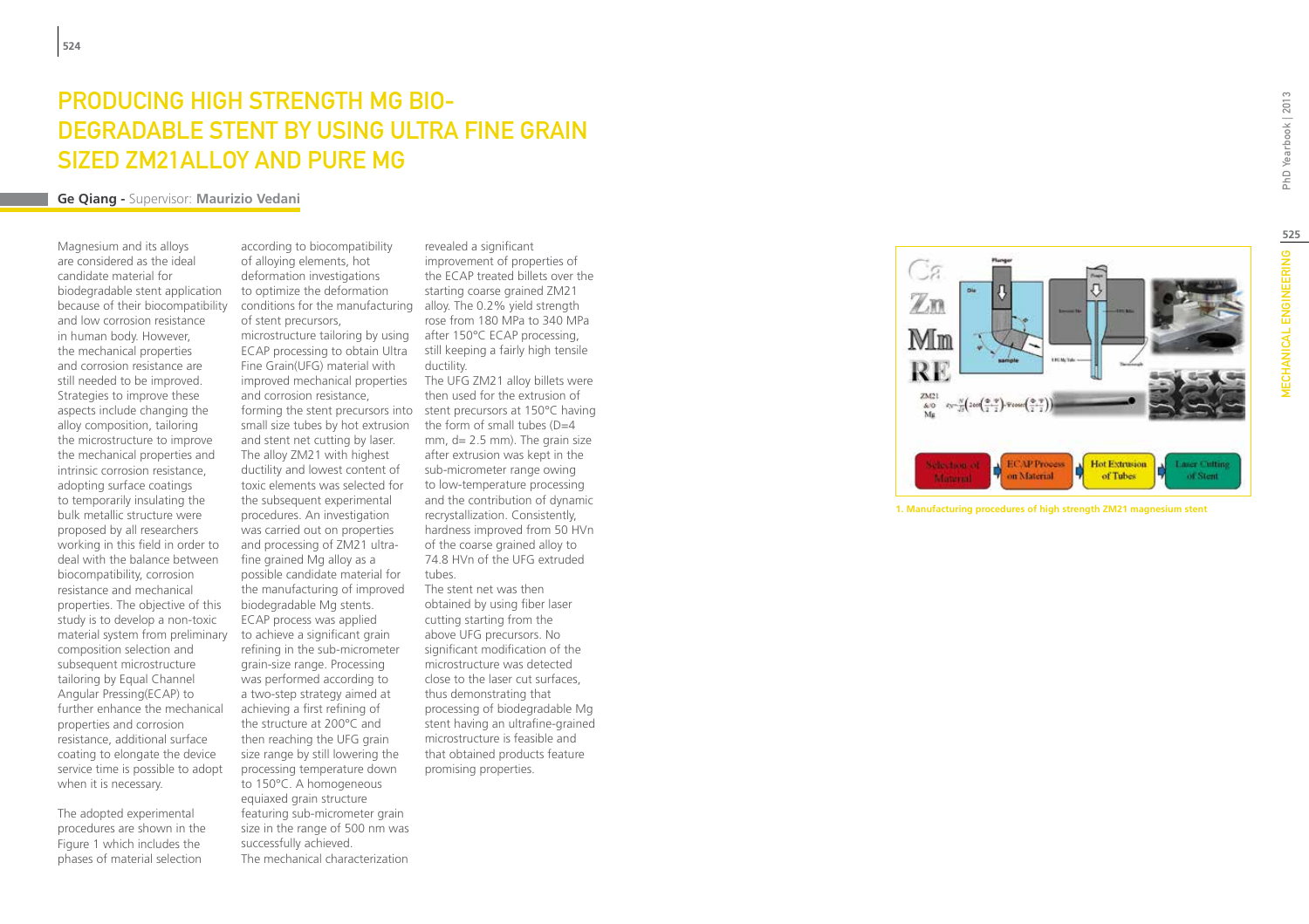### Performance evaluation of complex manufacturing systems: an approach based on formal methods and approximate analytical **MODELS**

**Andrea Ratti -** Supervisor: **Tullio Tolio**

A production system is the set of technological resources that is capable to transform raw parts into a finished products in terms of time, location and shape. In such a system, the interactions between the resources make the behavior of the system quite complex to evaluate and to understand by the designers. For these reasons, the managers of the companies need proper tools and methods to quantitatively support the planning, control and performance improvement of the systems, throughout all the factory life-cycle phases, from early design, up to reconfigurations.

One of the most critical task along the process of design of production systems, is the evaluation of the performance. The goal is to provide the designer a measure of the productivity of a system like production volumes, utilization of the resources, average flow times and work in progress. Usually this task is carried out with the creation of a proper model, i.e. a meaningful simplification of the reality that can be used for a specific design purpose, that is usually a simulation or an analytical model.

Analytical methods are developed with the goal of describing the dynamic behavior of the system in terms of the solution of a set of equation, used to express the relations existing among the different variables. Concerning manufacturing systems, the variables are related with the stochastic processes that afflict the resources, like the failure and the repair of the machines, the processing times, the flow of parts, the blocking of the system, etc. Thanks to this formulation, analytical methods are usually very fast in terms of computational effort. This aspect is useful and desired during the early stages of manufacturing systems design because facilitate the reduction of the number of possible alternative system configurations. However, the mathematical

formulation of such a problem is a cognitive-intensive activity. This means that an extension of the model capabilities requires a big effort. Moreover, the designers need to understand what is happening inside the system, that means recognize the structure of the plant, the behavior of the resources, the relevant features and the numerical parameters, i.e. processing times and reliability. The information of this potential system configuration can be either about the structure or numerical. The structure include all the information about how

the resources of the system are connected and how they operate, i.e. layout of the plant, type of machines, kind of operations performed, etc. The numerical include all the quantitative information about the system, i.e. reliability of the machines, processing times, bill of material, etc. At a first glance, such a system appears to be a chaotic composition of technological devices. This means that it takes a lot of time to an expert to figure out what is happening inside the system, i.e. determine the flow of parts, which operations are done by the machines, which are the resources of the system, how the reliability of the machines works, etc. Once the designers have figured out how the system works, they need to determine what is relevant and what is irrelevant from modeling purpose, that is, again, an hard activity. Here, in this thesis, a new framework is presented, that is composed by an analytical methodology for manufacturing systems performance evaluation based on automatic model generation, obtained from a structured description of the manufacturing system, for aiding the designer both in the configuration and reconfiguration phases. This thesis makes contributions to performance evaluation

of manufacturing systems and automatic performance evaluation model generation fields.

The proposed methodology consists of two main elements The first element is the definition and analysis of manufacturing system structures by means of a new formal method. This new formal method, written using the specification language Alloy, provides a new general way to describe production system, through a series of native primitives of the domain of manufacturing systems. All the possible machines, buffers and structure configurations that can be found in a complex production system, i.e. assembly/disassembly, split/ merge, parallel, loop, rework, etc. When a production system is described by means of this new formal language, it is possible to execute an automatic analysis and recognize automatically its relevant structures. Within this framework all the elements and the requirements that are needed to perform the automatic model generation, both in terms of methodologies and practical implementations, are defined. The second element is the

creation of general analytical model for the performance evaluation of manufacturing

system, composed by a new analytical model of a twomachine continuous flow system with finite buffer capacity, multiple up and down states. The model provides a way to analyze a wide range of twomachine systems, including for

techniques used, are already available in the literature.

The framework is validated on a real case production line, dedicated to the machining of components for the automotive sector, integrating all the



**1. Plot of average inventory level obtained from the analytical model on a real production example**

example systems with phasetype failure and repair time distributions and series/parallel machines. The two elements are then used together to build the model of the system. The exact solution of the two-machine line is used as a building block for the analysis of larger systems, using decomposition techniques. The two-machine lines are automatically configured according to the automatically recognized structures from the formal method, and to the numerical parameters from the plant, fitting phase-type distributions. In the thesis, the decomposition

elements of the framework. The model of the system is created automatically using the empirical distributions available from the plant. The new formal method is validated on a real case production system, dedicated to the assembly of electrical components and on a set of some didactic examples. Moreover, the two-machine line model is used for the investigation of the effect of phase-type distribution approximation on the performance of the system, both in terms of productivity and of average buffer inventory.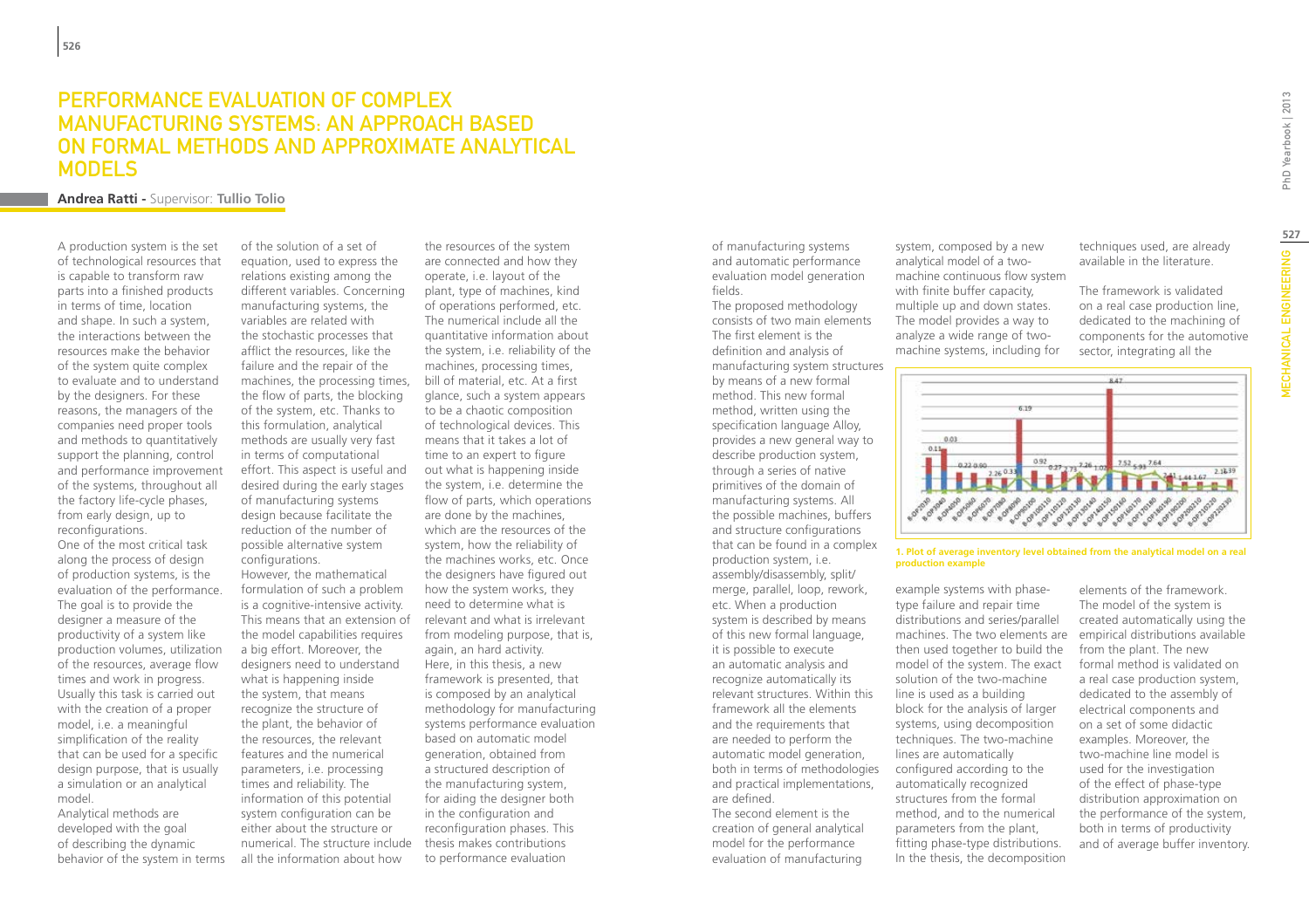### Low-cost Augmented Reality for Industrial **PROBLEMS**

#### **Guido Maria Re -** Supervisor: **Umberto Cugini**

Many technological supports have been proposed and integrated in industrial activities so far. Their purpose is to increase the working performances, in order to speed up the accomplishing time and decrease the costs of an operation. Among them, Augmented Reality (AR) has been proposed, which is an emerging technology that allows to visualize and to interact with virtual objects in the real world. The exploitation of AR in the industrial working field can provide several advantages because it is able to display digital information directly in the working environment. These pieces of information can be data, instructions or alerts that are represented in a textual or graphical manner, otherwise virtual objects in general. Currently, the majority of the applications for AR in Industry have never left the laboratories where they have been developed. Their purpose was just to check the feasibility of AR in Industry and their use in a real industrial context is indeed difficult. Moreover, the technologies used during the development of the applications wireless hand-held device for were usually limited to fulfil the industrial demands or too much expensive.

This work proposes the use of the technology embedded in low-cost devices, coming from the mass market, as substitute or completion for traditional technologies used for AR. Since these devices are cheap, their use for an AR application is easy to afford for industrial companies and consequently their integration in industrial activities should be an acceptable investment. These low-cost devices are also good candidates for AR purposes because they usually embed robust, cutting-edge technologies and they are easy to find.

Unfortunately, it is not possible to directly integrate these technologies in applications for Industry because they have been designed for different purposes. Thus, the algorithms to manage these technologies have been modified in order to make them working in the new industrial context. During the modification, different needs about the user and the environment wherein he is working have been taken into account.

The low-cost technologies that have been taken into account and adapted to fulfil new tasks are three. The first one is a video gaming and a solution to track its position in space has been implemented by using the infra-red sensors which it is equipped with. The second

one is a mobile robot designed for households and its mobility has been exploited to create a hybrid tracking solution for wide environments. The robot has been used to increase the working area of a marker-based tracking system. Thus, it is possible to estimate the camera position without structuring the environment. The last one is a planar image tracking system that has been extended to work also with circuit boards. In this way it is possible to recognize and track the position of a circuit board without the addition of any marker on it. The developed solutions have been evaluated by comparing their characteristics to other well-known approaches, in order to validate the use of these low cost-technologies for AR purposes. Once the technology has been modified to operate in the industrial environment, it has been integrated in some application to support specific activities. In particular, the considered contexts were Product Design, Manufacturing, Maintenance and Inspection and four AR supports for specific industrial activities have been implemented. The first one is an interactive system for Design Review. The wireless device from video gaming has been here used to interact with virtual prototypes during

design of a new product (Fig. 1). The second support regards to the design of spaces and it take advantage of the mobile robot in order to achieve AR for wide environments. The system allows the interior designer to visualize and to interact with virtual objects, so that he can directly see the final result in the real space (Fig. 1). For what concerns Manufacturing and Maintenance, an interactive support for manual operations on circuit boards has been developed. Pieces of information are directly represented on top of circuit boards by means of the tracking system and they are addressed to manual activities (Fig. 2). Finally, a framework to represent data from sensors and the object state has been implemented. This one works also with a wireless connection and it is addressed to common mobile devices, such as tablets and smart phones (Fig. 2). Some testing sessions have been carried out to evaluate the to Industry. In fact, these performances of the integrated technology and performed some user test to assess the usability of the final application. From these tests, it turns out that low cost technologies can be a valid alternative to technologies traditionally used for AR applications addressed

the evaluation phase of the

Virtual **Object** Wireless device Mobile MODILE Virtual **Furniture** 

**1. Two AR application developed in the field of Product Design. On the left, a wireless device from game purposes is used to interact with virtual objects during a design review. On the right, a support for space planning in a real room that exploits a mobile robot**

**2. On the left an AR support for manual operations during assembly and maintenance tasks on a circuit board. On the right, a visualization system to** 

last ones can achieve good performances, which are acceptable for AR purposes, and the final applications are usable by the user.

**represent virtual information about sensors during an inspection phase**

MECHANICAL ENGINEERING PhD Yearbook | 2013 **529MECHANICAL ENGINEERING**